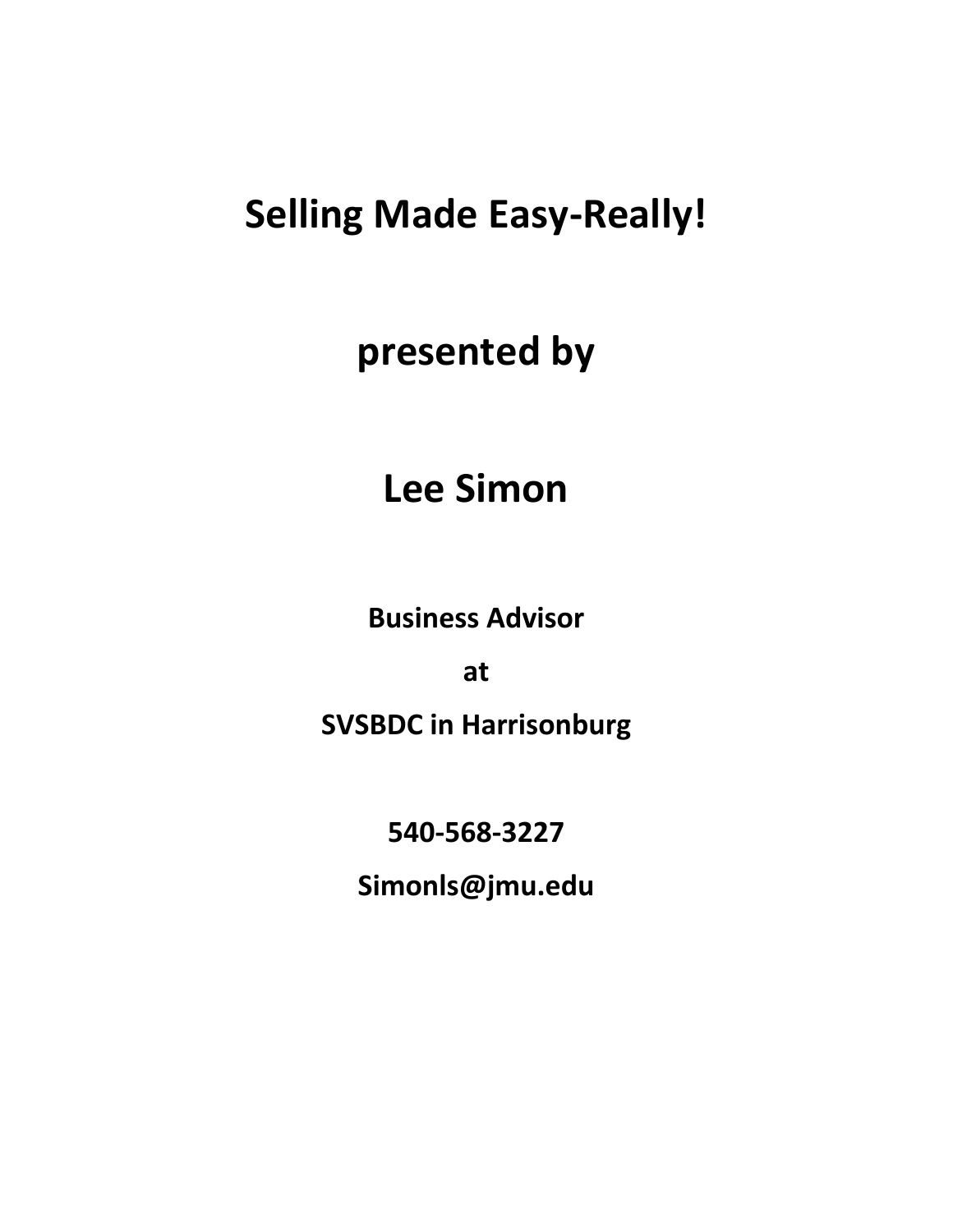### **Maxims**

- **1. Shut up**
- **2. You have 1-4 seconds to make a first impression**
- **3. Communicate to them the way they want to be communicated to mirror language**
- **4. Is this manipulative?**
- **5. Selling is Listening (handout page 15)**
- **6. Ask questions (handout page 11)**
- **7. Never ask a yes or no question (handout page 26)**
- **8. Retail---never ask "Can I help you?" (handout page 26, 27)**
- **9. Sell benefits, not features**
- **10. Define your "aggressiveness quotient"**
- **11. You don't sell it to them; they sell it to themselves**
- **12. If they want it enough they will think they need it**
- **13. Watch for the 'hot button'**
- **14. Find out what their problem is**
- **15. Provide a solution to their problem**
- **16. Define which type of prospect it is (handout page 17)**
- **17. Avoid the 'No-No' things (handout page 18)**
- **18. Buyers buy emotionally, rationalize it intellectually**
- **19. Watch the body language (handout page 16)**
- **20. Get small commitments first**
- **21. Woo them, don't pound them**
- **22. Know your competition (handout page 28)**
- **23. Handling objections (handout page 9,10)**
- **24. Create responses to standard objections**
- **25. Define your sales strategy (handout page 3)**
- **26. Create your sales plan (handout page 4)**
- **27. Define your sales process (handout page 5, 6, 7)**
- **28. Sales Presentation Process (handout page 2)**
- **29. Sales Process Assessment (handout page 8)**
- **30. Sales Process Efficiency (handout page 2)**
- **31. Sales Results Analysis (handout page 24)**
- **32. Get the appointment/sale single goal**
- **33. Always use a 'trial close' (handout page 12 )**
- **34. Closing the Sale (handout page 12, 13, 14)**
- **35. Ask for the order/sale**
- **36. Analyze why there was no sale (handout page 20)**
- **37. Buyers remorse; you may need to resell**
- **38. Follow up is really important**
- **39. Rating Your Customers (handout page 21, 22)**
- **40. Street-Smart Tips (handout page 19)**
- **41. Keys to Sales Success (handout page 23)**
- **42. 11 Sales Sins (handout page 25)**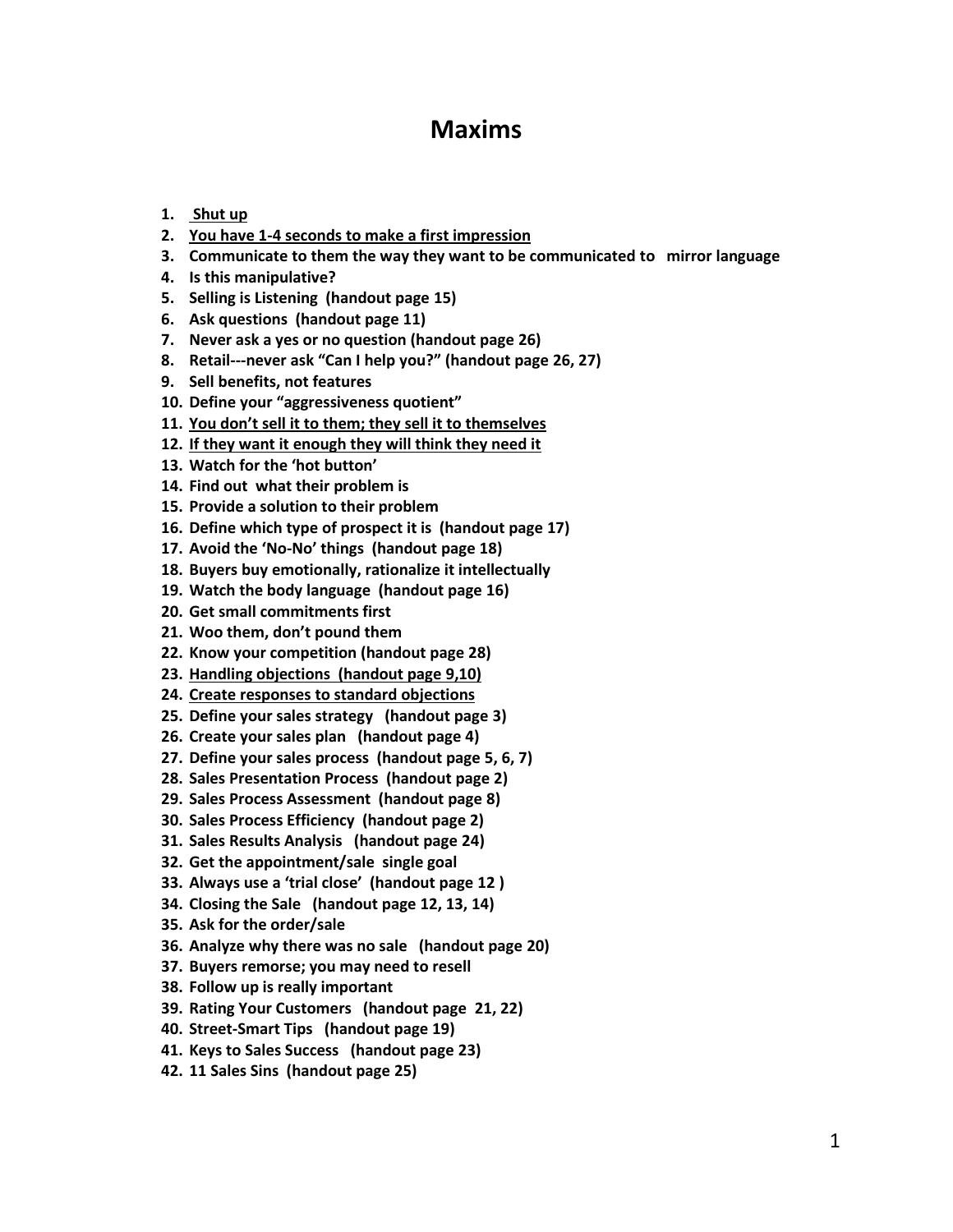## **Sales Efficiency**

- 1. Are you seeing your customer more times or fewer in relation to his or her potential for profit?
- 2. Are your costs of selling planned and controlled?
- 3. If you have sales staff, are they compensated with incentives and security at reasonable cost?
- 4. Is performance of sales staff measured against potential?
- 5. Do you have any deficiencies in sales staff with regard to
	- recruitment,
	- selection,
	- training,
	- motivation,
	- **•** supervision,
	- performance,
	- promotion,
	- **•** compensation

### **Sales Presentation Process**

- 1. **Pre-approach** Gather information and decide how to approach the prospect
- 2. **Approach** Get prospect's attention, create interest, and transition to your presentation
- 3. **Presentation** Begin converting prospect into a customer by creating desire
- 4. **Close** Get the order, contract, or commitment
- 5. **Follow-***up Make sure the customer is satisfied with your product or service*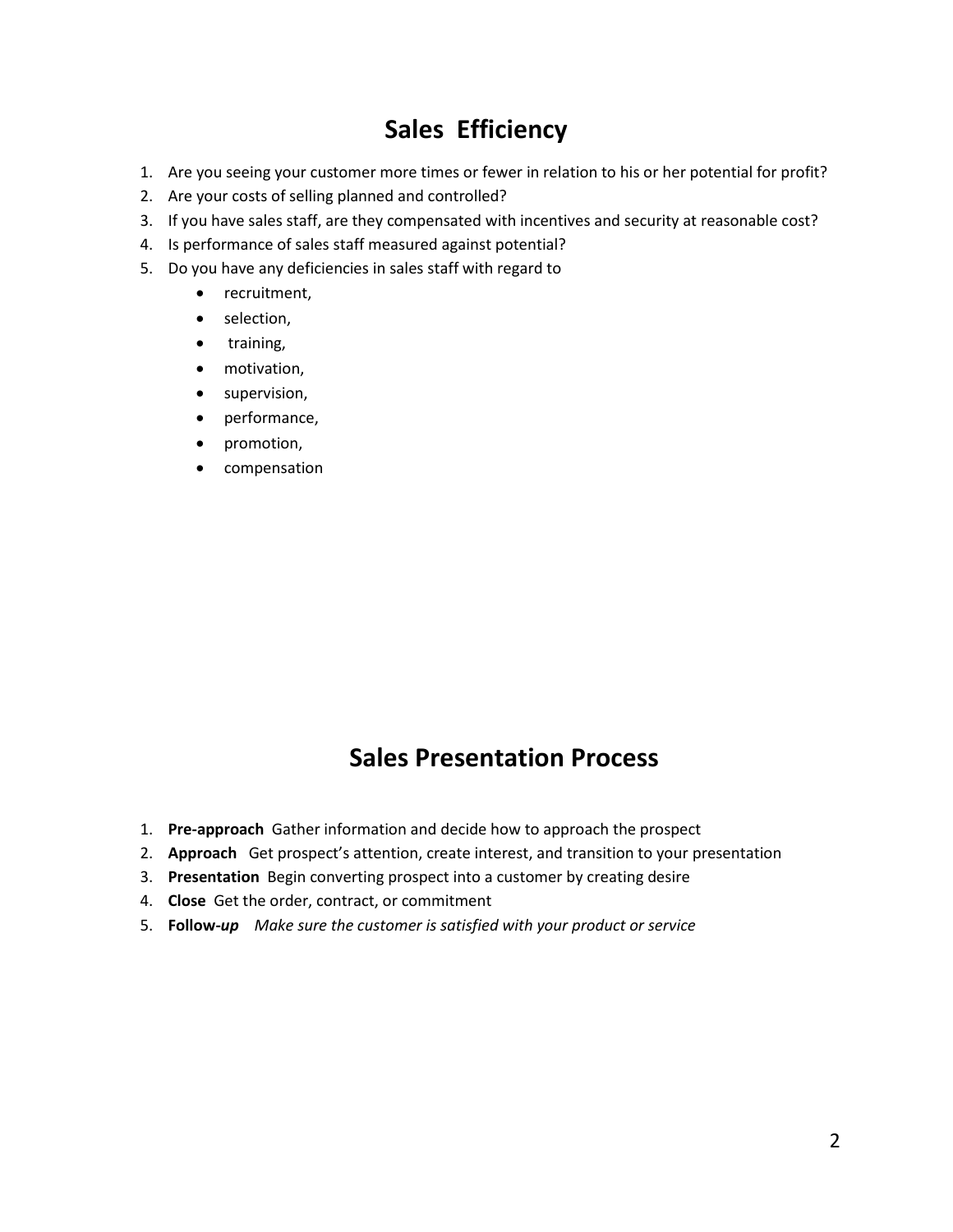# **Types of Sales Strategies**

#### **1. Relationship Driven**

This is the traditional type. You rely on creating and maintaining a good personal relationship with the decision maker, his staff, and you massage that relationship continuously. You take the prospect to lunch, you send gifts, you send referrals, you call just to say hi and see how things are going, etc.

#### **2. Presentation Driven**

This type relies on the presentation itself to do the whole job. It puts on a "dog & pony" show in an attempt to "wow" the prospect into b

#### **3. Price Driven**

This places focus on how it will cost less than the rest, provides discounts of all kind s, gives away add-ons for free, meets and matches any competitors bid or price, gives coupons, etc.

#### **4. Pressure Driven**

This relies on frequency of calling, frequency of visiting, using a more aggressive style. If you never let up, it says, they will eventually capitulate and buy.

#### **5. Anxiety Driven**

This tries to scare them into being so afraid not to buy that they buy. It tells them about how the others are going out of business, how inexperienced the others are, how poor their quality is over time, etc.

#### **6. Pity Driven**

This tries to create "feeling sorry for" the salesperson or company. We're the new guy on the block, or we're about to go under if we don't get sales, or brings up a personal life problem to elicit sympathy.

#### **7. Status Driven**

This relies on testimonials by famous people, by stars, to endorse or recommend your company/product/service.

It says that the status of the endorser/recommender will rub off on the buyer.

#### **8. Advertising Driven**

This relies on continuous running of ads to keep the company name in front of the prospects. If hopes to keep the choice of company/product in the forefront of the mind of the prospect.

- Any sales strategy might use more than one of these
- No sales strategy would use all of them
- Different types of products and services lend themselves to different strategies.
- Some of them cost more than others cost.
- Some of them are more reliant on personality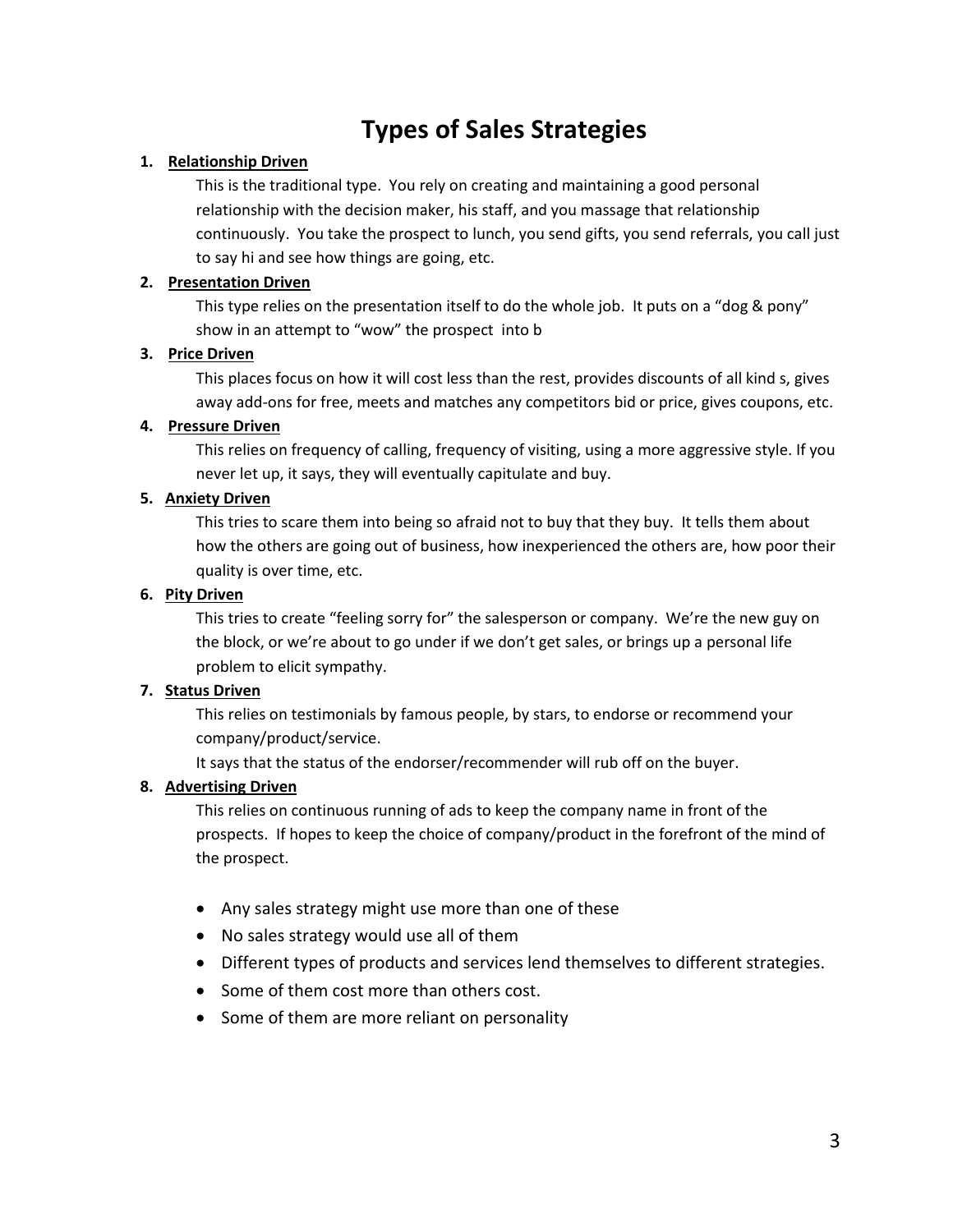## **Sales Plan**

#### **A closed sale is not an event. It's the end result of a process. The process has to be planned.**

There are many pieces to the sales plan puzzle.

Telephone Cold Call Return Phone Call Follow-up Phone Call Sales Presentation by Appointment (for 2 or 3 step process) Sales Presentation by Drop-In Solution Presentation (for 3 step process) Sales Letter Follow-up Letter Price Quote Mail materials After sale re-sell Request for referral in person Request for referral by mail Survey/Questionnaire Other \_\_\_\_\_\_\_\_\_\_\_\_\_\_\_\_\_\_ Other \_\_\_\_\_\_\_\_\_\_\_\_\_\_\_\_\_\_

Now, it's time to put the pieces of the puzzle together by arranging the items above in the order in which you will use them. You will probably not use all of them.

After you have put them in order on a piece of scratch paper, put the paper away and do it again an hour later. See if it comes out the same. Keep doing it until you are completely satisfied with the plan.

Then, figure out what sales materials (brochure, business card, script, quote form, etc.) you will need for each piece of the plan.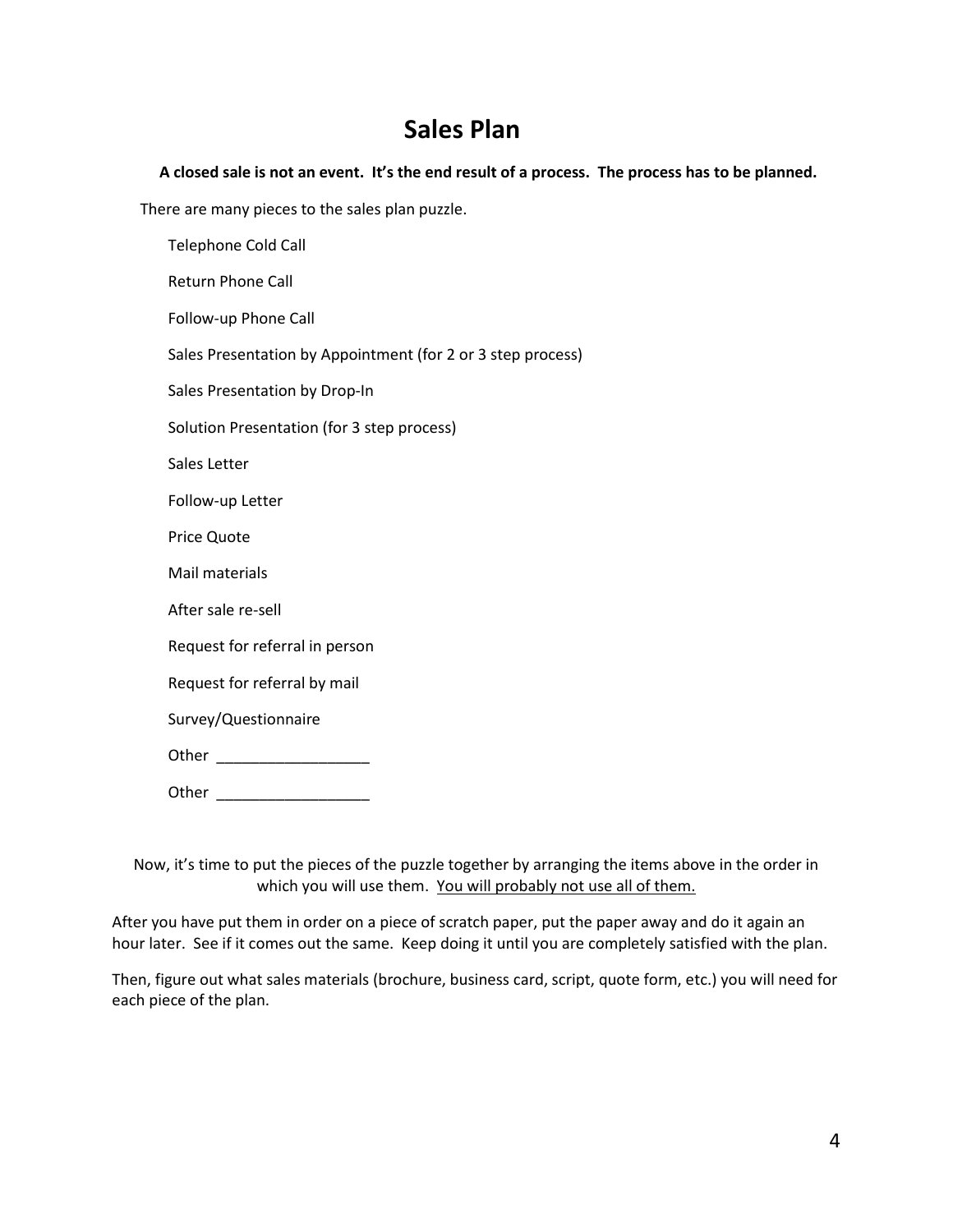### **The Sales Process**

Not for retail selling

Not for order taking where prospect calls you to place an order

Not for one-step selling

#### **If a Two Step Process**

1. Get the appointment

You cold call them, from a list or a referral

They call you in response to an ad, brochure, flyer, etc.

2. Make a sales presentation

#### **If a Three Step Process**

- 1. Get the appointment
- 2. You cold call them, from a list or a referral or They call you in response to an ad, brochure, flyer, etc. Discover what they need: product/service
- 3. Return to prospect to present your solution to his/her problem

#### **Tips for either 2-Step or 3-Step Sales Process**

- Your sales process must be consistent with, and reinforce, your marketing positioning.
- The sales process begins somewhere in your marketing process, not when you get in front of the prospect.
- The sale does not end with a signature; many times reselling is needed. Buyer remorse is real. They can un-sell themselves as fast as you can sell them.
- Your sales process should not look or sound like a sales process. You are there to help, advise, consult, explain, guide-but not to sell.
- Do not try to manipulate the buyer. S/he will check out and refuse to buy.
- Sell value not the product. Value is the relationship between one thing and another.
- Each part of the sales process must create in the prospect a *feeling* of value.
- The focus must be on the prospect; not on you; not on the product; not on your service or your company.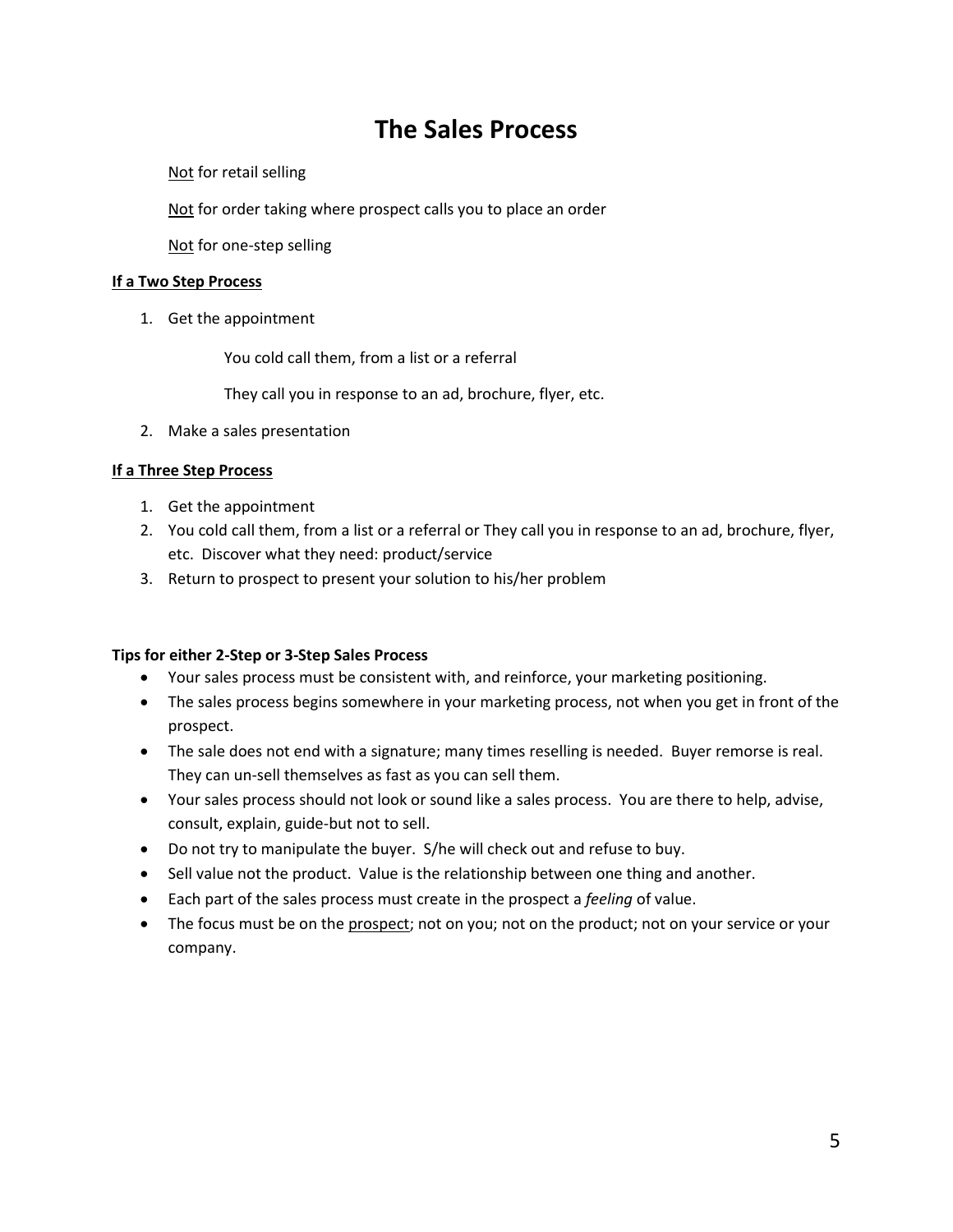#### **Step 1. Get the Appointment**

- You must talk with them, not to them or at them.
- In retail, the appointment is getting them to talk with you. If they don't, you are not selling, you are just watching the store.
- Speak slowly and clearly.
- Keep it short and to the point
- Focus on your one goal-to get the appointment-not to sell anything.
- Always speak from a prepared script that you have practiced and practiced.
- Remind the prospect of the benefits they will get
- Do not give up after an unsuccessful attempt. Call again and again.
- Be sure you are speaking to the decision-maker, or at least to the decision-influencer
- Getting past the "screener" secretary or clerk
	- o Be friendly, sincere, serious, and non-aggressive
	- o Make him/her feel important to the process
	- o Appeal to his/her self-interest. Offer a psychological gratification (how your product/service will provide benefits to the boss/company and make the screener look good) or provide for screener a relief from anxiety; use doubletalk\* to confuse the screener so he/she will think, "I don't understand this, but it may be important."
	- $\circ$  Offer a free gift to the boss. The screener will not want to be responsible for his not getting it.
	- o Tell him/her you're impressed by how well he/she takes care of the boss.
	- o Be creative; you never know, it might work.
	- o State the number of minutes you will need. Keep it low.
	- o Provide a choice of times for the appointment
- Use phrases that imply or state a benefit

Examples: "We've created a very creative way for you to deal with XXX and I'd like an opportunity to bring the benefits of it to you"

"We've created a system that makes it possible for you to..."

"We've found a remarkable way to provide a solution to a very real problem that I'm sure you've experienced in your job/business."

\* Example: You are selling art for office walls. "I'd like to speak with him/her about the potential impact of visual stimuli with the office environment on a series of behavioral factors such as motivation, productivity, perception, interpersonal relationships and ocular sensations."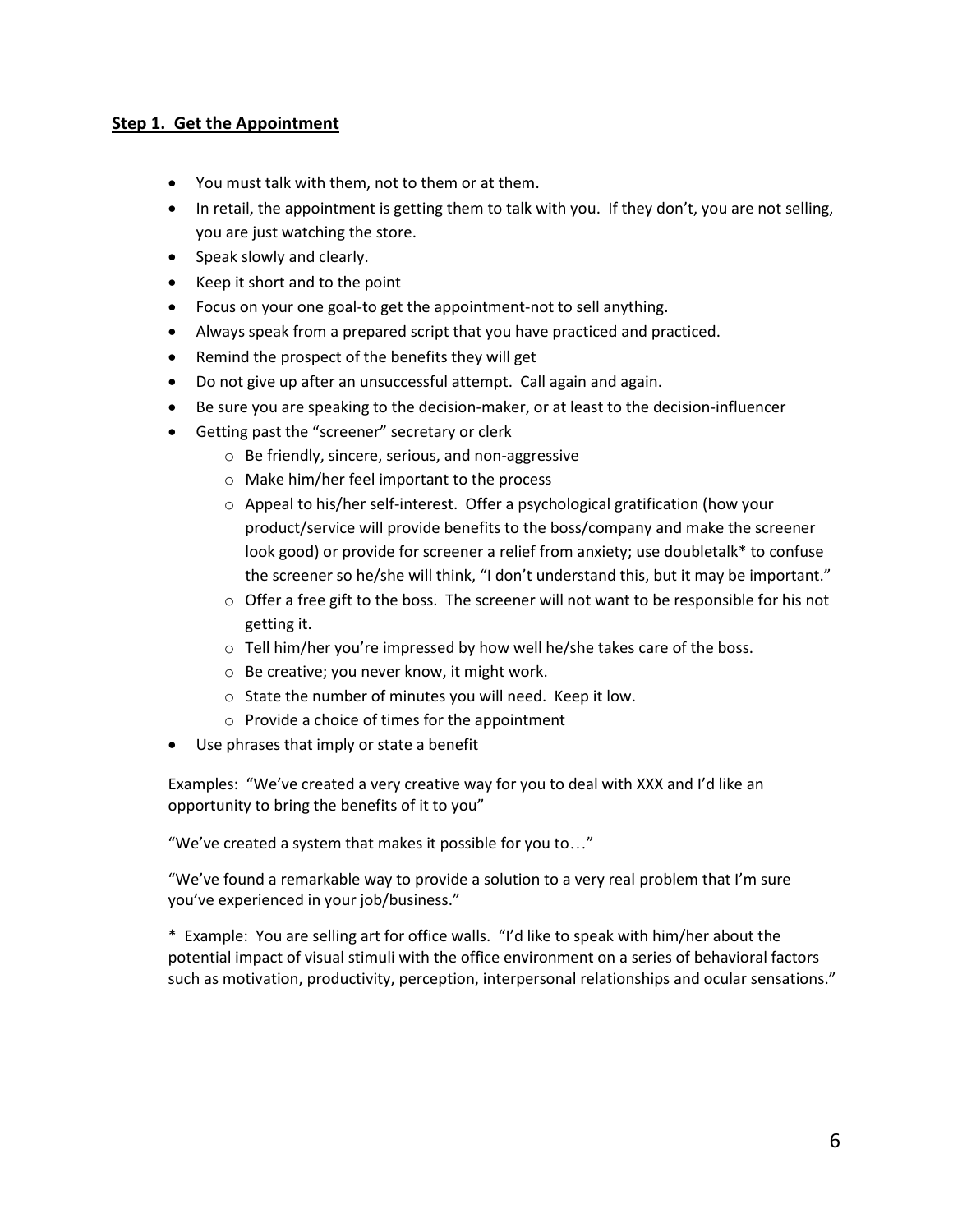#### **Step 2. Sales Presentation**

If you are using a 2 step sales process, this is the last step and you must present and close at this step.

- 1. Whether done in writing or verbally, always present it in person
- 2. The questions you will ask and the statements you will make should be scripted in advance.
- 3. At the start make some statements that let him/her know that you know what you're talking about
- 4. At the start get the prospects agreement as to how long it will take
- 5. Repeat, to reinforce it, what you said when you set up the appointment
- 6. Find out what it is in the prospect's job or company that is producing frustration, anxiety, or fear.
- 7. Secure the prospect's willingness to do something about the cause of it.
- 8. Present your solution; explain the benefits; how will your product/service solve his problem?
- 9. Do a trial close If positive, close. If negative, go back to step 2 and find the real problem.

#### **Step 3 Solution Presentation**

- 1. If you are using a 3 step sales process, omit steps 4, 5, and 6 from Step 2: Sales Presentation. Then add these steps:
- 2. Make an appointment, with specific date, time, and place, for you to return to present your solution.
- 3. Go back to your office and put together you Solution Presentation; gather all of the facts, data, pricing, etc. that you will need when you return to the prospect.
- 4. Prepare the written agenda of your solution presentation.
- 5. Present your solution; explain the benefits; how will your product/service solve his problem?
- 6. Do a trial close
- 7. If positive, close. If negative, go back to step 2 of Sales Presentation and find the real problem.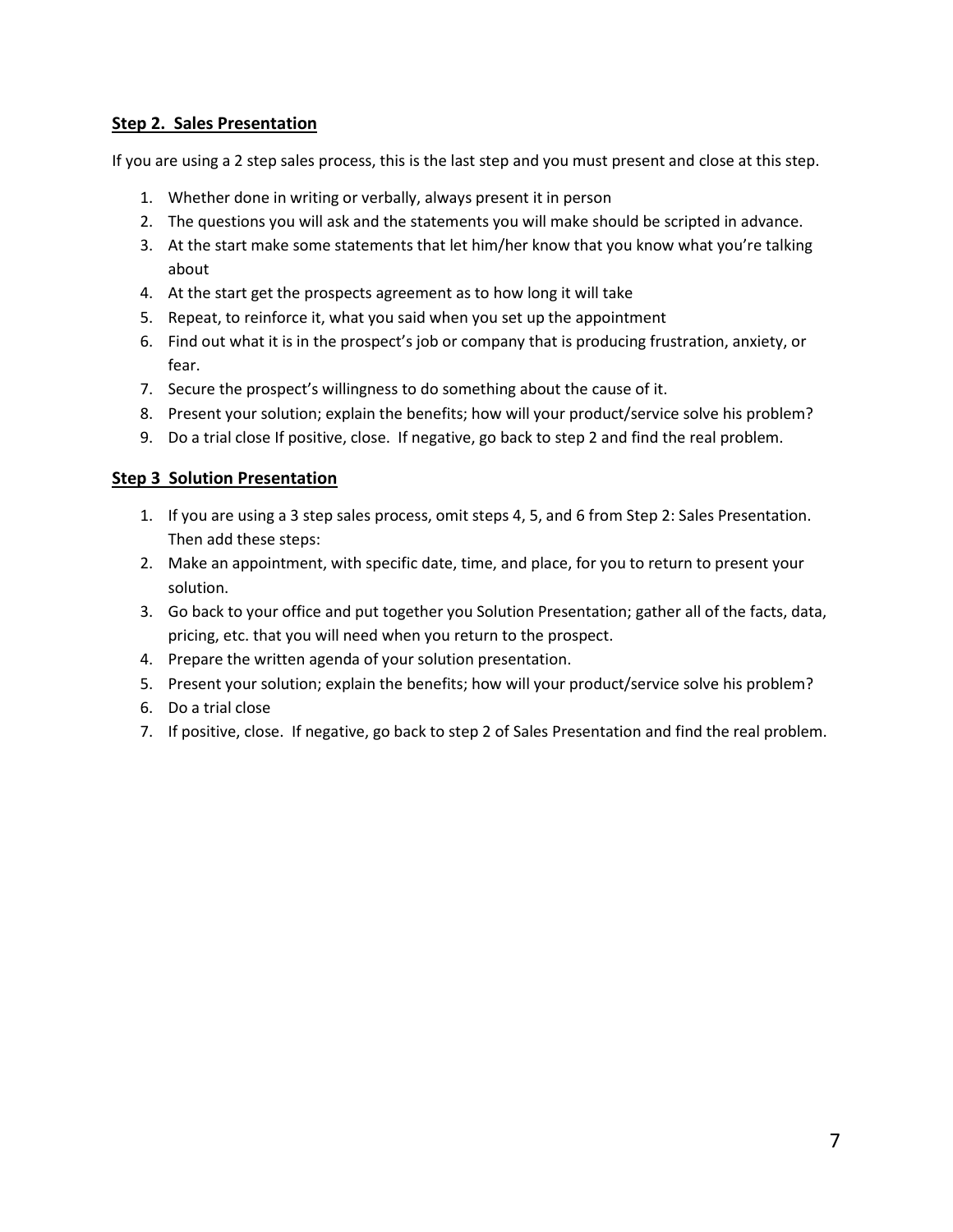### **Your Sales Process Assessment**

Every company has a sales process, whether they have it documented or not, whether they use it consciously or not. Take a look at yours by answering the following:

#### Put a  $\sqrt{?}$  by the most appropriate answer, the one that occurs most often.

Who does the selling in your company?

a. \_\_\_owner b. \_\_\_sales manager c. \_\_\_salesperson d. \_\_written materials

How many steps are there in your sales process?

a. one step b. two steps c. three steps d. more

What kind of sales are made?

a. one time sale b. repeat sales c. add-on sales d. upgrade sales

Who picks the time of sale?

a. by chance b. by appointment c. customer picks d. company picks

Where is the location where the sale takes place?

a. at customers b. at company office or store c. on the phone

How tangible and low cost is the product or service you sell?

a. tangible and low cost b. tangible and high cost c. intangible and low cost

d. intangible and high cost

How readily accessible is your product or service?

a. buyer gets it on the spot b. \_\_\_buyer picks it up later c. \_\_\_buyer gets it delivered later

How is paid for?

a. Buyer gets extended credit terms, no interest charged b. credit with interest charged

c. on to a credit card d. buyer pays all cash

For each question, the choice farthest to the left is the easiest selling situation, and the one farthest to the right is the most difficult to make the sale.

Give yourself 4 points an *a*, 3 points for a *b*, and 2 points for a *c*, and 1 point for a *d*. Add up your total.

Rating: 28 to 32=easy selling situation

21 to 27=a mixed bag; consider some changes

10 to 20 =a difficult selling situation; make some changes

0 to 9 =next to impossible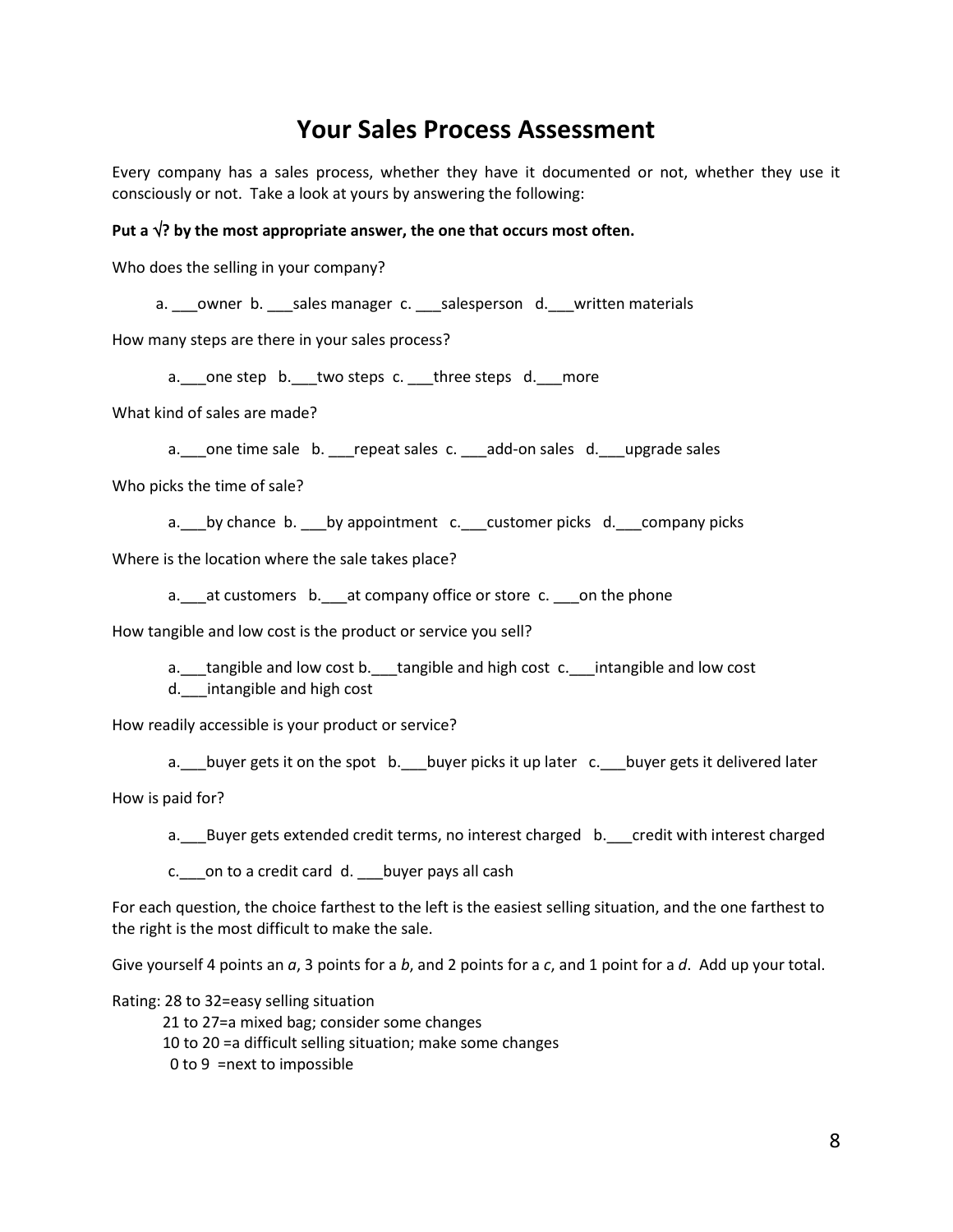# **Handling Objections**

| Do Not: |                                                                                                                                                                                                                                                                                                                                                                                                                                                                                                                                                                               |  |  |  |  |
|---------|-------------------------------------------------------------------------------------------------------------------------------------------------------------------------------------------------------------------------------------------------------------------------------------------------------------------------------------------------------------------------------------------------------------------------------------------------------------------------------------------------------------------------------------------------------------------------------|--|--|--|--|
|         | Try to talk him/her out of it                                                                                                                                                                                                                                                                                                                                                                                                                                                                                                                                                 |  |  |  |  |
|         | Argue about it                                                                                                                                                                                                                                                                                                                                                                                                                                                                                                                                                                |  |  |  |  |
| Do:     | Try to diffuse it if you only hear it once; it's probably not a real objection                                                                                                                                                                                                                                                                                                                                                                                                                                                                                                |  |  |  |  |
|         | Ask that it be repeated, so you know you understand what the objection is<br>Isolate the objection; make sure it's the only thing left in the way of the sale<br>Show prospect/customer that you understand it<br>Put responses to each rejection on 3x5 cards and practice them a lot<br>Try to prevent the objection in advance<br>Neutralize it: Competitor does something-so do you<br>Off-set it: Competitor does it, you don't—we have an advantage that makes that less important<br>Displace it: Competitor does it-it's not what it appears to be; our way is better |  |  |  |  |
|         | Prospect Says "I'm not interested"                                                                                                                                                                                                                                                                                                                                                                                                                                                                                                                                            |  |  |  |  |
| You say | "That's just what I said when I heard about this, then I found out (give your main<br>benefit)."                                                                                                                                                                                                                                                                                                                                                                                                                                                                              |  |  |  |  |
|         | <b>Prospect Says</b> "Just send me some literature"                                                                                                                                                                                                                                                                                                                                                                                                                                                                                                                           |  |  |  |  |
| You say | "That's exactly what I want to do, and I'll highlight what will be of most interest to you;<br>tell me, what's the biggest frustration you're presently facing in your job/business?"                                                                                                                                                                                                                                                                                                                                                                                         |  |  |  |  |
|         | <b>Prospect Says</b> "I don't see any reason to change who I presently buy from."                                                                                                                                                                                                                                                                                                                                                                                                                                                                                             |  |  |  |  |
| You say | "I can understand how you would feel that way; when I've been in your situation I've<br>found out that there were some real differences that I wished I'd been aware of. For<br>example, what are your greatest frustrations in the area of "                                                                                                                                                                                                                                                                                                                                 |  |  |  |  |
|         | <b>Prospect Says</b> "That's fantastic!"                                                                                                                                                                                                                                                                                                                                                                                                                                                                                                                                      |  |  |  |  |
| You say | "What do you like about it?"                                                                                                                                                                                                                                                                                                                                                                                                                                                                                                                                                  |  |  |  |  |
|         | <b>Prospect Says</b> "I have no interest in going any further with this."                                                                                                                                                                                                                                                                                                                                                                                                                                                                                                     |  |  |  |  |
| You say | "Can you tell me why that is?"                                                                                                                                                                                                                                                                                                                                                                                                                                                                                                                                                |  |  |  |  |
|         | Prospect Says "I told you, I'm not interested."                                                                                                                                                                                                                                                                                                                                                                                                                                                                                                                               |  |  |  |  |
| You say | "You must be telling me that for a reason."                                                                                                                                                                                                                                                                                                                                                                                                                                                                                                                                   |  |  |  |  |
|         | Prospect Says "Just give me your business card."                                                                                                                                                                                                                                                                                                                                                                                                                                                                                                                              |  |  |  |  |
| You say | (look for it, but don't find it) Then say, "I assume you want it so you could call me. Why<br>were you going to call me?"                                                                                                                                                                                                                                                                                                                                                                                                                                                     |  |  |  |  |
|         | Prospect Says "I really can't afford it."                                                                                                                                                                                                                                                                                                                                                                                                                                                                                                                                     |  |  |  |  |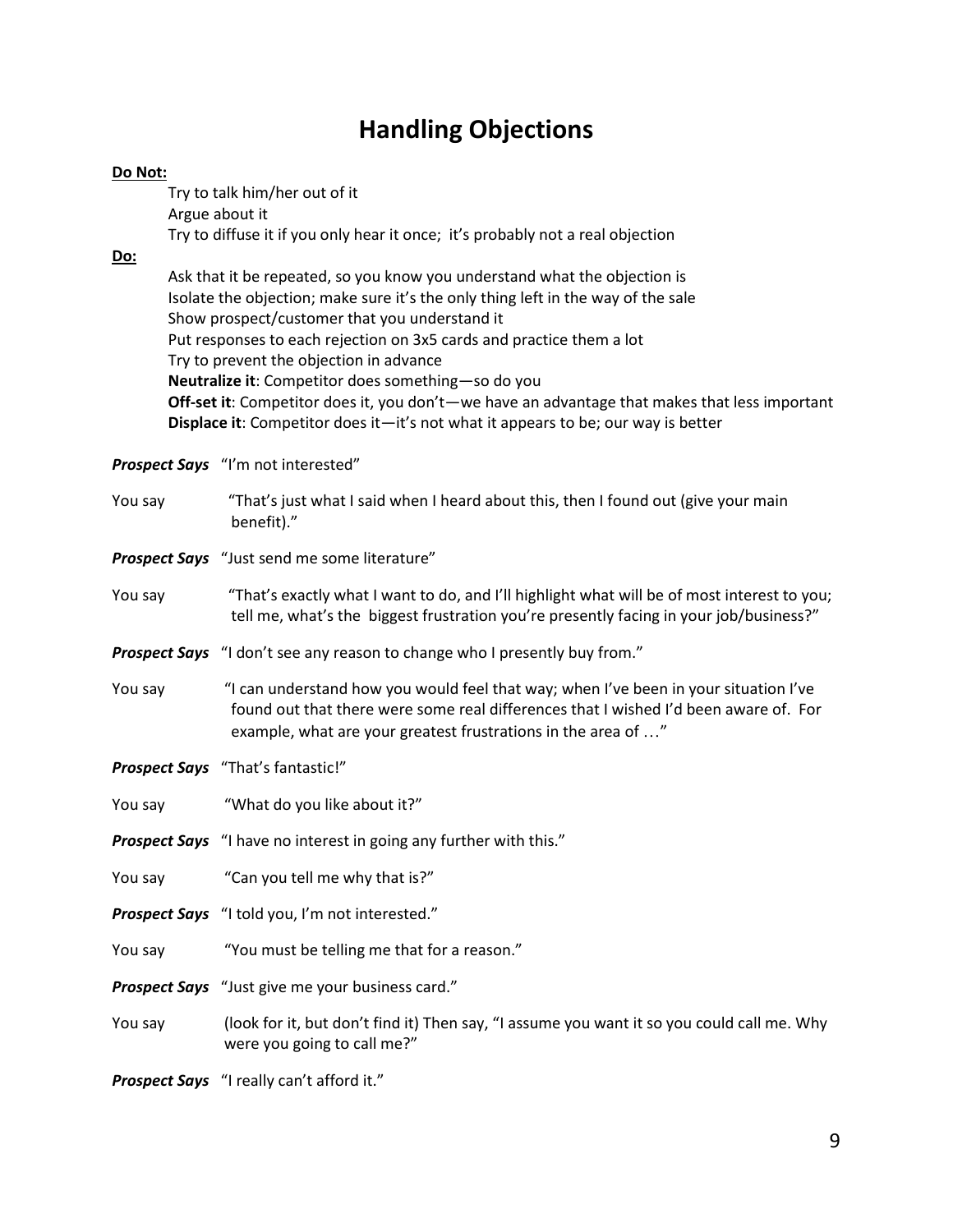| You say              | "Which means?" or "Well, if you could afford it, then what?"                                                  |  |  |
|----------------------|---------------------------------------------------------------------------------------------------------------|--|--|
|                      | <b>Prospect Says</b> "This is too hard to remember all this stuff"                                            |  |  |
| You say              | "Perhaps; but not as hard as not having the benefits it will bring you."                                      |  |  |
|                      | <b>Prospect Says</b> "You sure are asking a lot of questions."                                                |  |  |
| You say              | "Yes, because I'm interested in seeing how I can best help you                                                |  |  |
| <b>Prospect Says</b> | "I don't like this."                                                                                          |  |  |
| You say              | "I get the feeling you're upset. Can you tell me why?"                                                        |  |  |
| <b>Prospect Says</b> | "I'll think it over."                                                                                         |  |  |
| You say              | "Tell me, please, why did you decide not to buy."                                                             |  |  |
|                      | Prospect Says "I don't like the price."                                                                       |  |  |
| You say              | "Off the record, what price are you looking for?"                                                             |  |  |
|                      | <b>Prospect Says</b> "The price is just too high."                                                            |  |  |
| You say              | "I'd rather explain the reason for the price once than to have to explain poor quality<br>many times."        |  |  |
|                      | <b>Prospect Says</b> "I can get it for less from your competitor."                                            |  |  |
| You say              | "Looks like I won't be getting the order then, huh?"                                                          |  |  |
|                      | Prospect Says "Well, I don't have any money budgeted for this."                                               |  |  |
| You say              | "So, how do you plan to buy for it?"                                                                          |  |  |
|                      | <b>Prospect Says</b> "It seems we have a problem here?"                                                       |  |  |
| You say              | "Do you see a way to overcome it?"                                                                            |  |  |
|                      | Prospect Says "I don't need any."                                                                             |  |  |
| You say              | "If you were calling on me, instead of me calling on you, what would you do to get more<br>of my business?"   |  |  |
|                      | Prospect Says "I like it, but I can't afford it."                                                             |  |  |
| You say              | "Here's my problem. Even if my product/service would solve all your problems, you<br>can't afford it anyway." |  |  |
|                      | Prospect Says something that leads away from a decision to buy                                                |  |  |
| You say              | "You must be telling me that for a reason."                                                                   |  |  |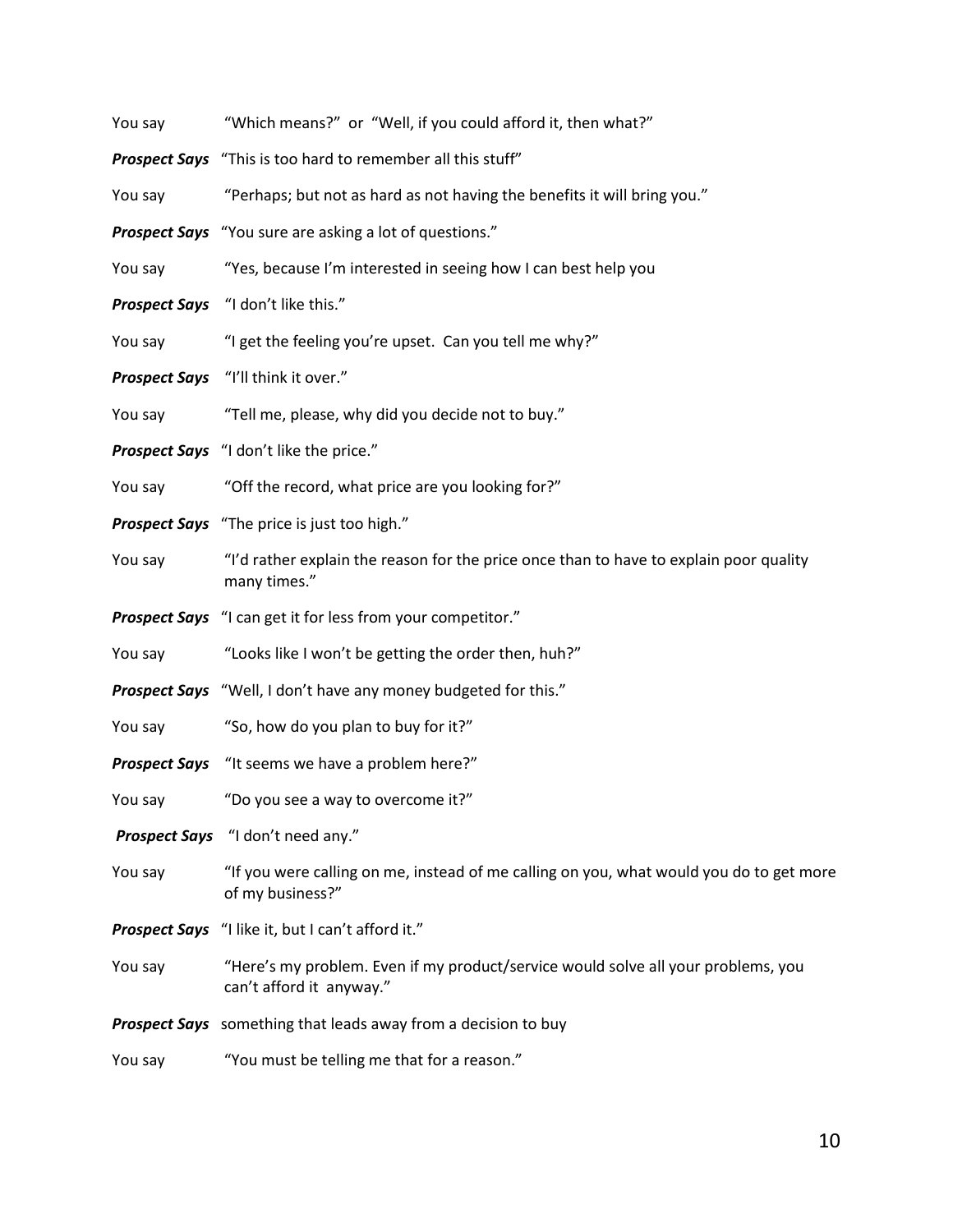# **On Asking Questions**

#### **Open Ended Questions**

These make the prospect give an answer in more than one or two words. They start with words such as: Describe... Compare... How ... Why ... Explain ... Tell me... What... Example: What do you think about that? How will this help you meet your goals?

#### **Closed Ended Questions**

Use them to make it easy for the prospect to warm up to you. Use them to obtain specific information. They start with words such as:

> Will... Which...Is... Can ... Who... Does... When ... Are... Example: Do you want to order now? Will this help you a lot?

#### **Anxiety Questions**

Use them to see if the prospect is at all anxious about not getting the benefits of your product/service. Don't call it a problem; refer to missing the benefits. Ask how much concern they have, not whether they have any or not. They focus on words such as:

> Worries... issues... frustrations... irritations... hurdles... doubts...inconveniences...obstacles...difficulties

#### **Benefit Questions**

Use them to make sure that the customer knows and understands the benefit(s) your product/service will bring.

#### **Clarifying Questions**

Use them to get the prospect to be less vague.

Example: Prospect: "It happens a lot?" You: "How often?" Prospect: "It takes too long." You: "How long?"

#### **Rhetorical Questions:**

Use them when you already know the answer but you want to get agreement on it.

They start with or include words such as:

Couldn't it... Doesn't it... Isn't it... Wouldn't you... Don't you agree... Example: You'd expect to pay a lot more for this wouldn't use? It makes good sense, doesn't it?

#### **Cost Questions**

Use these to defuse objections to the price. Remember, there are 3 kinds of costs: a. money costs b. frustration costs c. emotional costs Example of each: a. What do those delays actually cost you? B. Why types of frustration does that cause you? c. How do you feel about that issue?

#### **Expectation Questions**

Use them to get the prospect to expect good things from your product/service Example: I think you're really going to like these new widgets; that'll get rid of some of your frustrations won't it?

**Remember: In any sales presentation you might use many of these you may use them more than once. You probably won't use all of them in every presentation, but you could. They keep the prospect talking and you listening; that's good**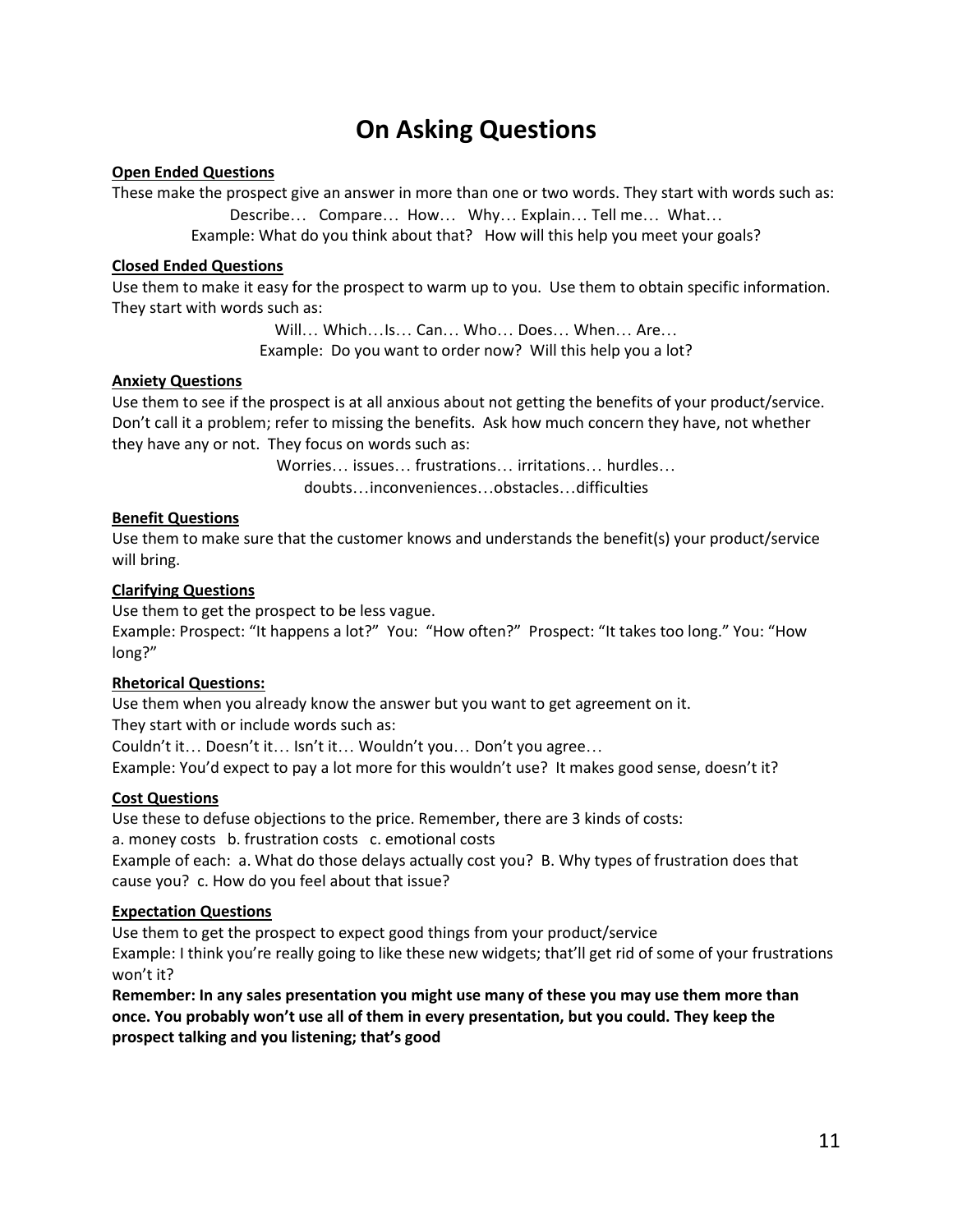# **Closing the Sale**

**There is no one "right" way. Each selling situation is unique. The "close" can come at any point in your sales presentation. The close helps the prospect make a decision that is good for him or her.**

#### **The Trial Close**

A trial close tests the waters before you jump in.

Use it to find out if the prospect is ready to buy without actually asking if they are. If they aren't, then you can keep going with the sales process without putting it all at risk before it's time to do so. If the trial close is positive, move at once, carefully, to a major close.

#### **Trial Close #1 Providing Choices**

Set up a pair or three choices for the prospect to pick one. If they pick one, it's a positive.

Example: You sell decorator pillows

You: "Do you think the blue, red, or the green will be best for your living room? Prospect: "I don't know, maybe the blue would look good. Then again, maybe the Red would too."

You: "So which will it be, the blue or the red?"

Result:

Negative. "I can't decide, I'll have to sleep on it." Neutral: " I wish I could afford both of them, but I can't." Positive: "The blue; it'll fit right in with my arm chair." Close the sale

#### **Trial Close #2 Mistake On-Purpose**

Purposely make a mistake so the prospect can correct it.

Example:

You: "So, Mrs. X, you said that the green one was the one you really like the most." Prospect: "Oh no, I didn't say that. I don't like the green one at all." You: "Well, which one do you like a lot?" Prospect: "The blue, it will fit right in with my arm chair." Close the sale

#### **Trail Close #3 Feedback**

Ask a question that will get feedback from the prospect.

Example:

Prospect: "Can I get these pillows in yellow? You: "So, you wish to buy the yellow ones?" Prospect: Negative: "No, I don't know yet."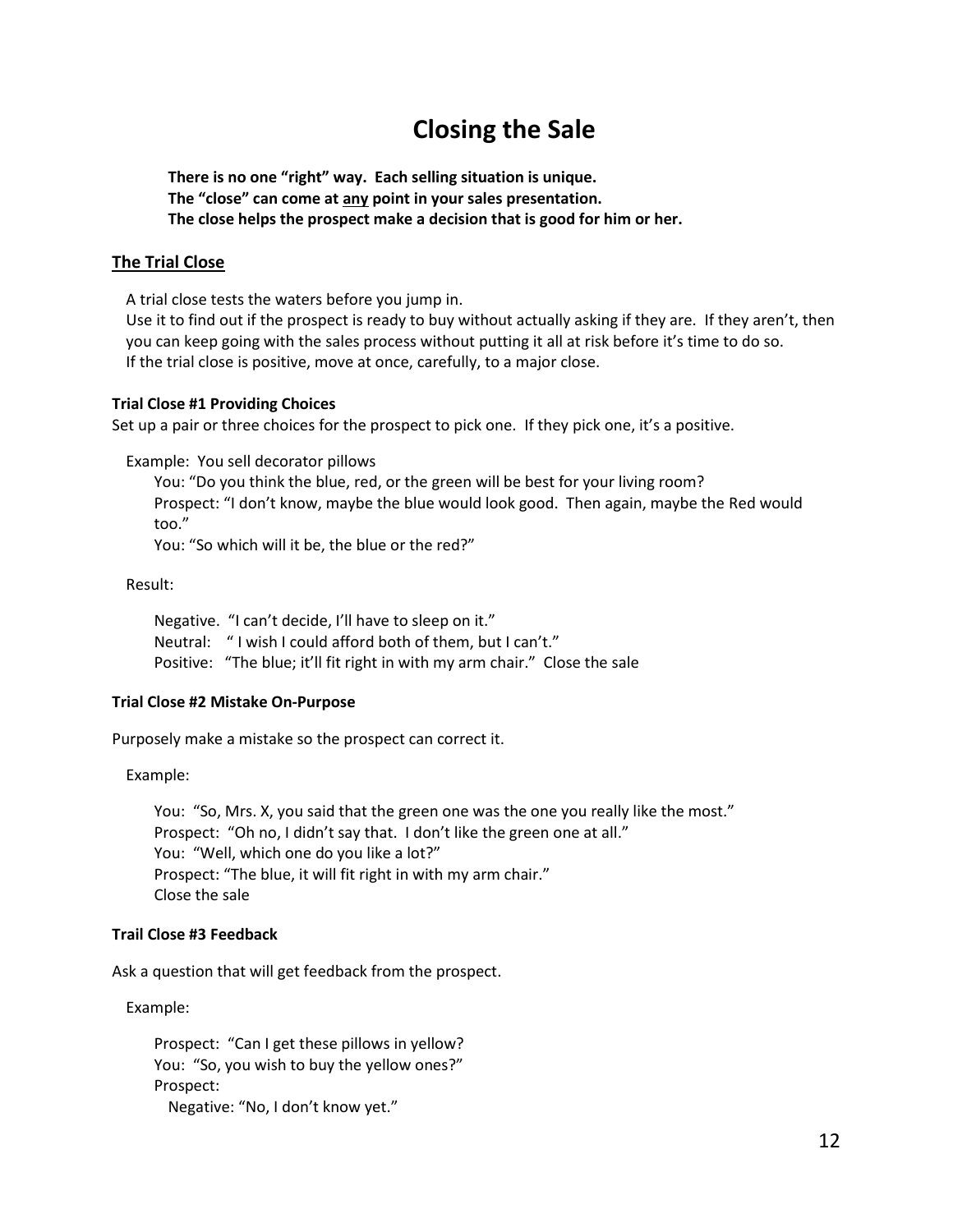Neutral: "I might, we'll see." Positive: "Yes, that's right." Close the sale

#### **The Major Closes (after a Trial Close)**

Always ask a question, rather than make a statement Then, remain silent until the prospect answers. The first one to speak loses! The prospect will either go along with you or give you a reason why not. Deal with the reason.

#### **Assumptive**

You assume the prospect will buy. You then do something to start the buying process, like asking for a credit card number, or asking how s/he wants it delivered, or the address to which it is to be delivered, etc. This starts a flow that the prospect then has to do something to reverse.

#### **Start Writing**

You pull out the order form, or the contract, and at the right moment you simply start writing it up. This tarts a flow that the prospect then has to do something to stop.

#### **String of Yesses**

You keep asking the prospect some simple, easy to answer questions, all of which you know will get a "yes" answer. Then, as the last question, you go for the close, expecting another yes.

#### **Run the Numbers**

You do the calculations and come up with a bottom line figure that you know will please the prospect. This can be combined with any of the other closes.

#### **Get the O.K.**

Rough out the deal, on a piece of scratch paper. Get the prospect to "O.K." it in theory. Then put it on an order form.

#### **Ben Franklin (Balance Sheet)**

Take a plain sheet of paper and draw a line down the middle. On the top of the left hand side write "yes". On the top of the right hand side write "No". Give your pen to the prospect. Ask prospect to list all of the reasons why s/he should make a decision to buy. Help with this. Then have the prospect list any "no's" on the other side, with no help from you. When finished, you say, "Well, it's pretty obvious isn't it?" Start writing it up.

#### **Fear of Loss**

You tell a story bout a prospect, very much like the one you are with, who had a chance to buy and didn't. Point out all of the negative results of that prospect's decision not to buy.

#### **This or That**

To avoid asking a closing question that will get you a yes or no answer, you present two or three choices that the prospect is asked to select from among. Begin with, "Which do you prefer...?

#### **Apology**

If you sense you have lost the sale, tell prospect you're really sorry you messed it up; that you know it would be of great benefit to the prospect. Ask what it was you did that messed it up.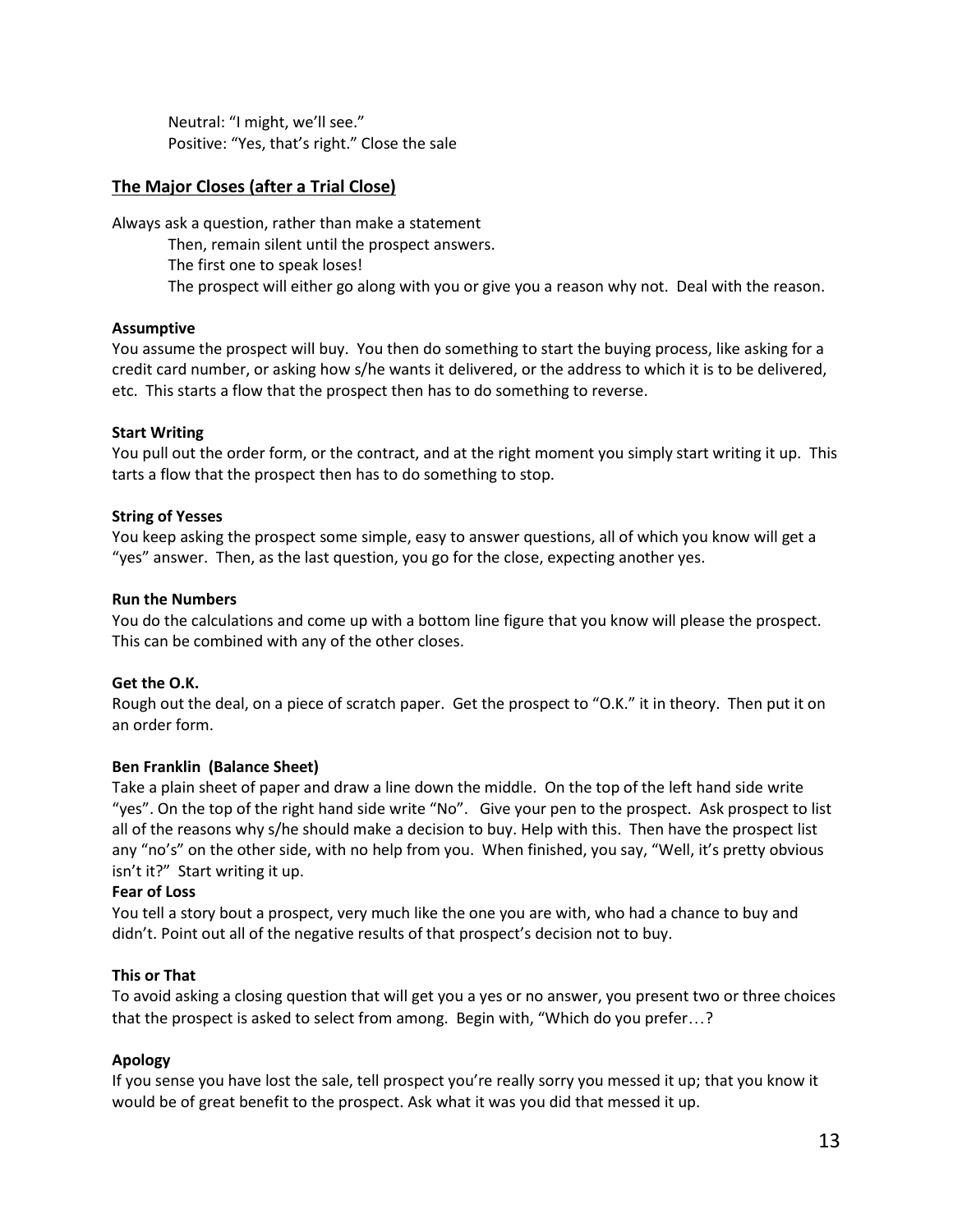#### **1 to 10**

Ask the prospect, "On a scale of 1 to 10, how important is it to you to get rid of the frustration/anxiety/fear?

#### **Think Some More**

Prospect says, "I'll think it over." You say, "Just to help me be clear in my own thinking, what is it you will be thinking it over; is it the integrity of my company, or my personal integrity, or something about my product/service, or the money? (memorize this). Keep on asking until you get down to the real issue.

#### **3 + 1**

You remind the prospect that there are only three obvious questions: a. Do you like it? B. Do you want it? c. Can you afford it? If it looks like you get a "yes" to all three, then you say, "Well, there's only one more question. When do you want to start enjoying the benefits of it?"

#### **Money-Money-Money**

You ask the prospect three money questions: a. Can you see how this will save you money? B. Do you like to save money? C. If you were going to begin saving money, when would be the best time to start saving?

#### **Inquiry**

At just the right moment you ask the prospect, "Well, what shall we do next?" Now or Never You tell the prospect that it is definitely in his/her interest to buy right now, since XXX is going to happen, which will cause YYY to happen. XXX is a slight change, or a shortage of supply. YYY is a price change.

#### **Feel-Felt-Found**

Use this only once during a presentation. Use it only after you have found the real objection, the main thing getting in the way of the sale. Example:

Prospect: "I keep telling you, I don't have enough money for it right now."

You: "So, what I hear you saying is that you really *feel* that you can't afford this right now. I can appreciate that *feel* that way. A lot of business I speak to have *felt* that way. But what they have found was, when we took an in-depth look at how much money I can save them, it looked to them that it would actually pay for itself. Let me show you some numbers on this."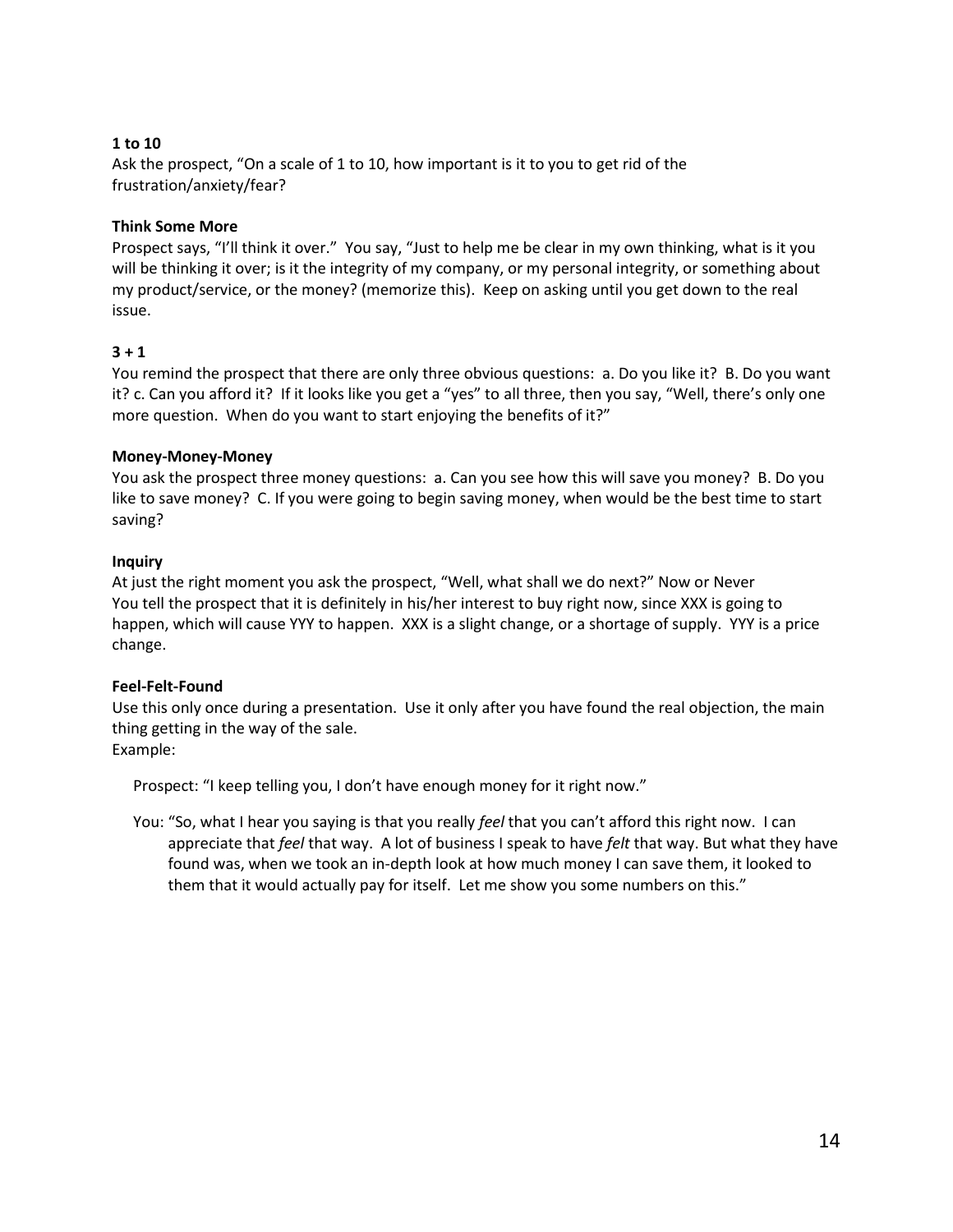# **Listening**

There are two ways to listen: passively and actively. Active listening means that you interact with the speaker. You get some feedback from the prospect/customer that you have heard him/her correctly.

This shows the prospect/customer that you are not only listening; but also that you are hearing him/her. It increases the comfort level of the speaker.

#### **Techniques of Active Listening**

**Repeating** If the prospect/customer says "I'd rather meet at 3 instead of at 5", you say "At 5 at your office."

**Accepting** When the prospect/customer says something, you say, "I see" or "I understand" or "Yeah, right." Not every time they say something, but periodically.

**Reflecting** If the prospect/customer says something in an excited manner, you say, "Yes, it's exciting." If the prospect/customer says that something is frustrating, you say, "Yes, it can be very frustrating."

**Paraphrasing** If the prospect/customer says, "It isn't going to be the same as it used to be," you say, "So, it's going to be different than it was, right?"

**Clarifying** If the prospect/customer says, "We may not be able to order for a while," you say, "Would that be days, weeks, or months?"

**Summarizing** If the prospect/customer has rattled off a long list of things or ideas, you say, "Let me be sure I understand everything you've said" and then you repeat back what you heard in summary form. It is also good listening technique to "mirror" the speech pattern of the prospect/customer. For example:

If he speaks fast, you speak faster too If he speaks loudly, you speak loudly too (he may be hard of hearing) If he speaks softly, you speak softly too. If he speaks very slowly, you speak slower too. If he speaks with his hands a lot, you do so too (but not too much)

#### **Sales is not about talking**

Listen to what your prospect/customer is not saying Listen to his/her objections and meet them at once Listen to the body language Listen to the tone, timbre, pace of your voice Listen to whose side you're on Listen to your script on tape Listen to your sales results records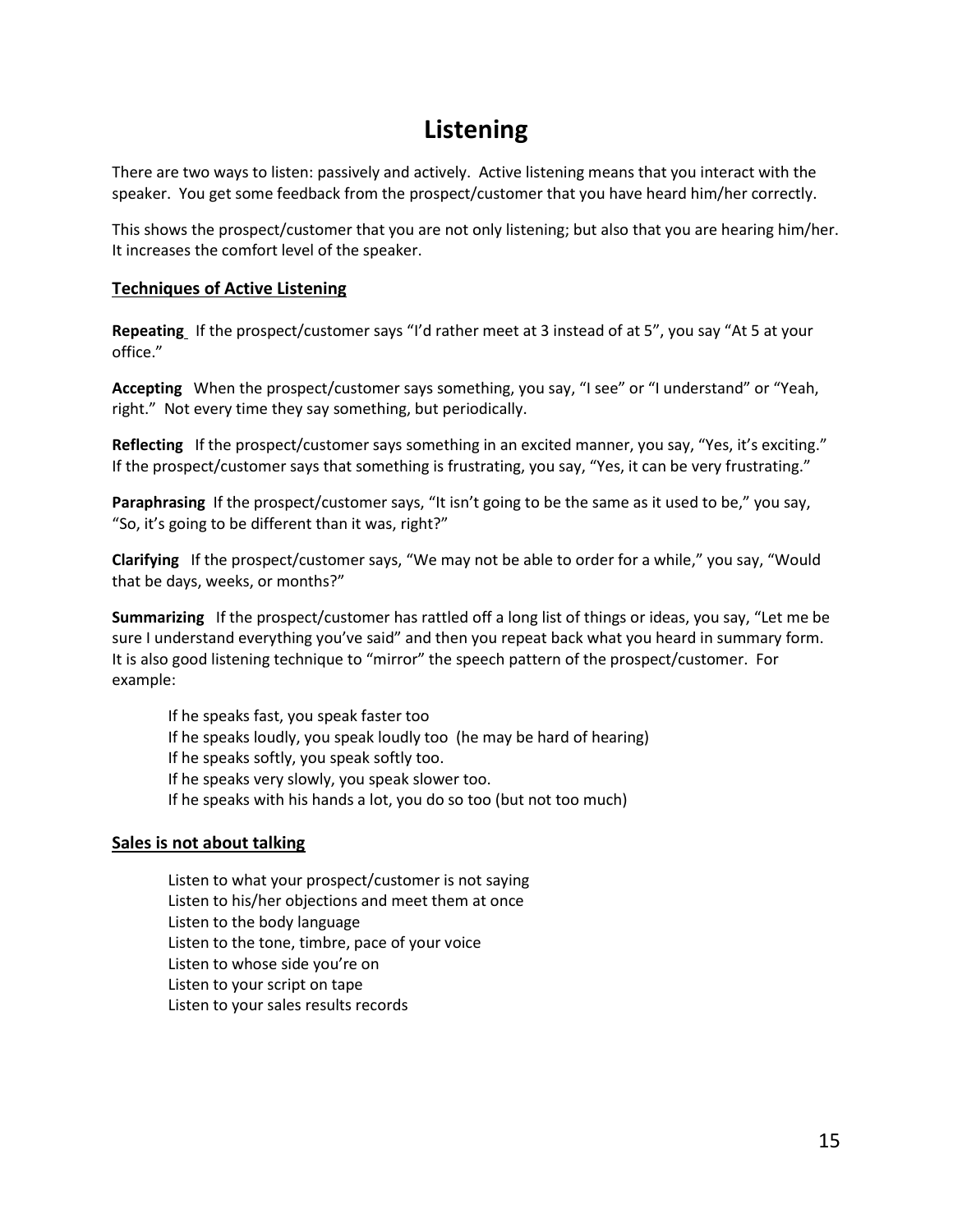# **Body Language**

#### **Negative Body Language**

| <b>HANDS IN POCKET</b>                           | Insecure; afraid of you; very defensive                         |
|--------------------------------------------------|-----------------------------------------------------------------|
| <b>FOLED ARMS</b>                                | Too defensive; do not try to close at this time                 |
| LOOKS DOWN, FACE<br><b>TURNED AWAY</b>           | Is not believing you. Do not try to close                       |
| <b>RUBS NOSE</b>                                 | Thinks you're lying; do not try to close                        |
| <b>PUTS HAND OR</b><br><b>FINGERS OVER MOUTH</b> | Watch it; he or she is probably lying to you                    |
| <b>TAPPING OR DRUMMING</b><br><b>FINGERS</b>     | Impatience; stop talking, go for the close                      |
| <b>STROKING CHIN</b>                             | Thinking about it; ask for signature; be quiet                  |
| <b>STEEPLING FINGERS</b>                         | He or she thinks they are smarter than you; do not try to close |
| <b>RUBS BACK OF NECK</b>                         | Does not agree with what you are saying                         |
| <b>CONTRACTED EYE PUPILS</b>                     | Do not go for the close                                         |
| PULLING AT EAR                                   | Undecided; on the fence; continue selling                       |

#### **Positive Body Language**

| <b>BITING NAILS</b>         | Nervous; be friendly; go for the close    |
|-----------------------------|-------------------------------------------|
| DILATED EYE PUPILS          | Go for the close                          |
| <b>HEAD TILTED TO SIDE</b>  | Very interested; o for the close          |
| <b>RESTS HEAD ON HAND</b>   | Paying attention to you; go for the close |
| <b>PATS OR FONDLES HAIR</b> | Go for the close                          |
| LIGHTS A CIGARETTE          | Go for the close                          |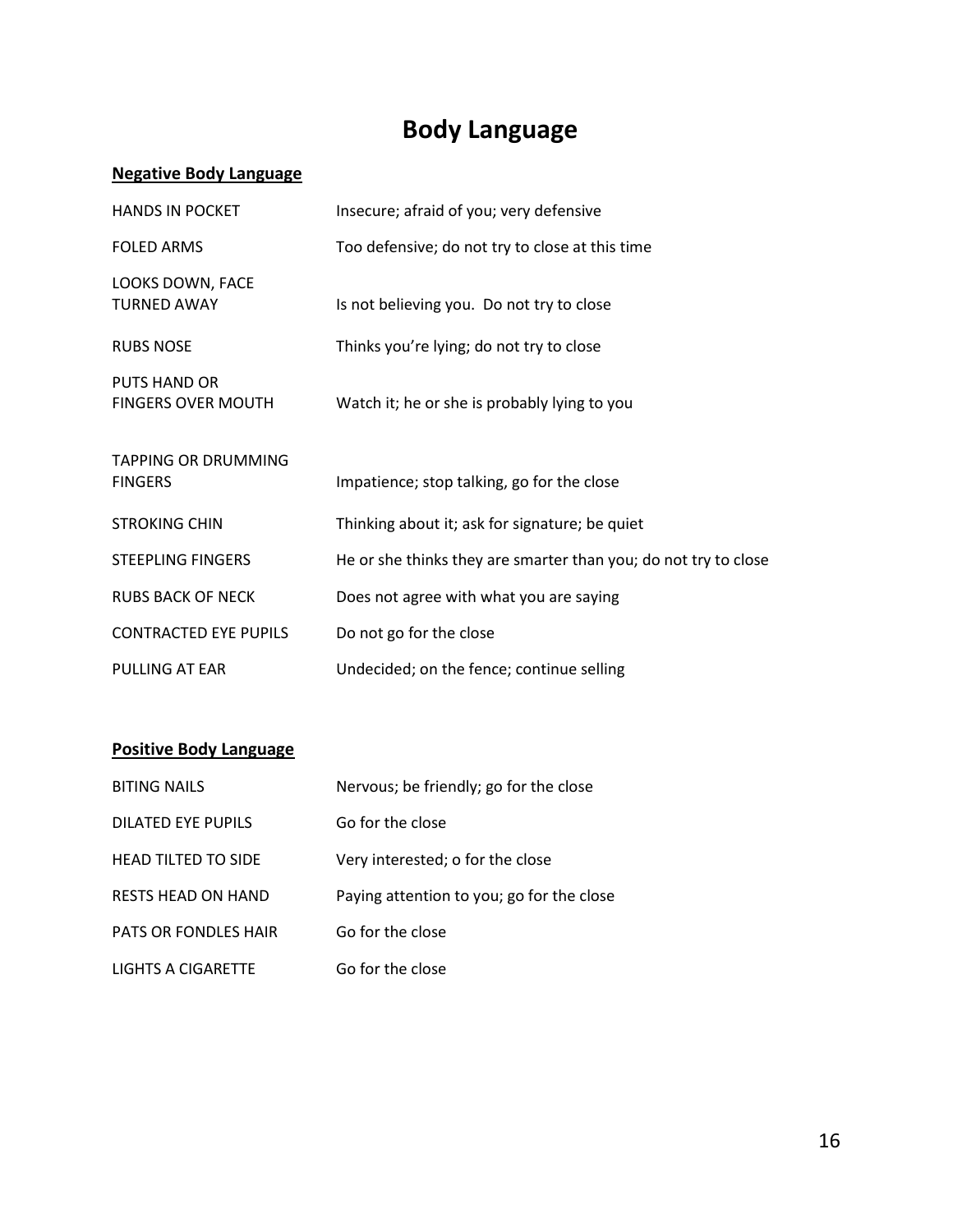# **Types of Prospects**

Each type has to be handled a bit differently.

Type: **Ego Driven** Wants you to know how important s/he is Tip: Avoid a clash; flow with his/her ego need

Type: **Shy** Very timid; can't take action; needs lots of advice Tip: Provide a lot of references; go gently; go one step at a time.

Type: **Confrontational** Argues about anything and everything. Tip: Avoid giving your own opinion; do not argue; stick to the facts and benefits.

Type: **Gullible** Believes everything you say. Tip: Go slow, avoid putting pressure on the prospect.

Type: **Silent** Won't open up ha nothing to say or won't say it anyway Tip: Wait. Let your silence draw him/her out. Do not panic. Ask questions easy to answer.

Type: **Paranoid** Very suspicious of everything. Argues to get you to slip up. Needs to be right. Tip: Be extra patient. Be accurate with the facts. Stick to reason and logic.

Type: **Price** Fixated Can't think about anything but the price. Tries to beat you down. Tip: Talk about value and benefits. 'You get what you pay for".

Type: **Can't Decide** Can't make up his/her mind.

Tip: Reassure that you are on his/her side. Push a little for a decision and reinforce how good a decision it is.

Type: **Yes-Sayer** Agrees with everything you say, but has no intention to buy.

Tip: Ask why s/he doesn't want the benefits it will bring. This will bring out the real objection.

Type: **Happy-Go-Lucky** Can't get serious about it.

Tip: Give lots of facts; guide the talk to serious things.

Type: **Slow thinker** Can't get his/her mind to work.

Tip: Be patient; do not rush. Slow down your own speech. Wait.

Type: **Deal Seeker** Always looking for a bargain. Insists on getting a great deal.

Tip: Give extra service or assurance that it's the best deal ever, just for him/her.

Type: **Un-doer** Has buyer remorse and wants to cancel the sale after it is made. Tip: Resell the sale.

Type: **Time Waster** Has nothing better to do than to waste your time. Tip: Use a trial close quickly.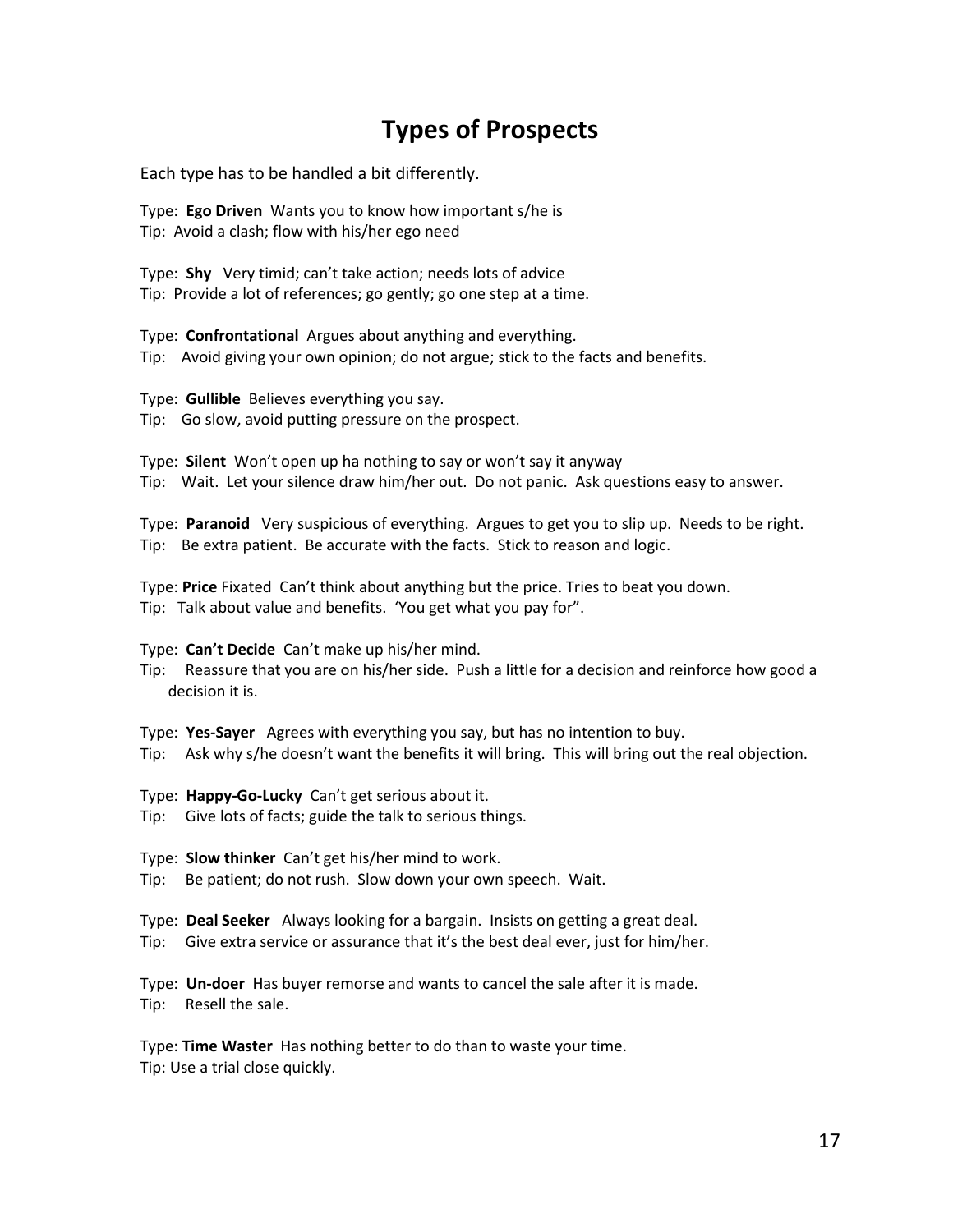### **No-No**

# **Don't Do These Things**

If you are in the habit of doing any of these, break the habit. If you do not do them, then never start to.

- Never go to any sales presentation unprepared. Your chances of making the sale are nil.
- Never take the first 'no' personally. You are being tested to see if you are serious.
- Never think that the phone will ring with no effort from you. This is 'magical thinking'.
- Never promise something you can't deliver. You'll lose all of your credibility.
- Never assume that the prospect/customer can't afford it. Appearances may deceive you.
- Never stop selling until the buyer has stopped buying. Go for add-ons, upgrades, etc.
- Never apologize for the price. Justify it with value.
- Never try to sell during a cold call. Get an appointment and sell then.
- Never walk away without getting a referral. It's your next sale opportunity.
- Never beat yourself up if things aren't going well. Work on getting better.
- Never accept "I'll think it over". Ask, "Please tell me why you decided not to buy."
- Never fake an answer. Answer the question with a question. Use a 'softening statement' like "I'm glad you asked me that" or "That must be an important question to you"
- Never box yourself into a corner. Ask; don't assume anything.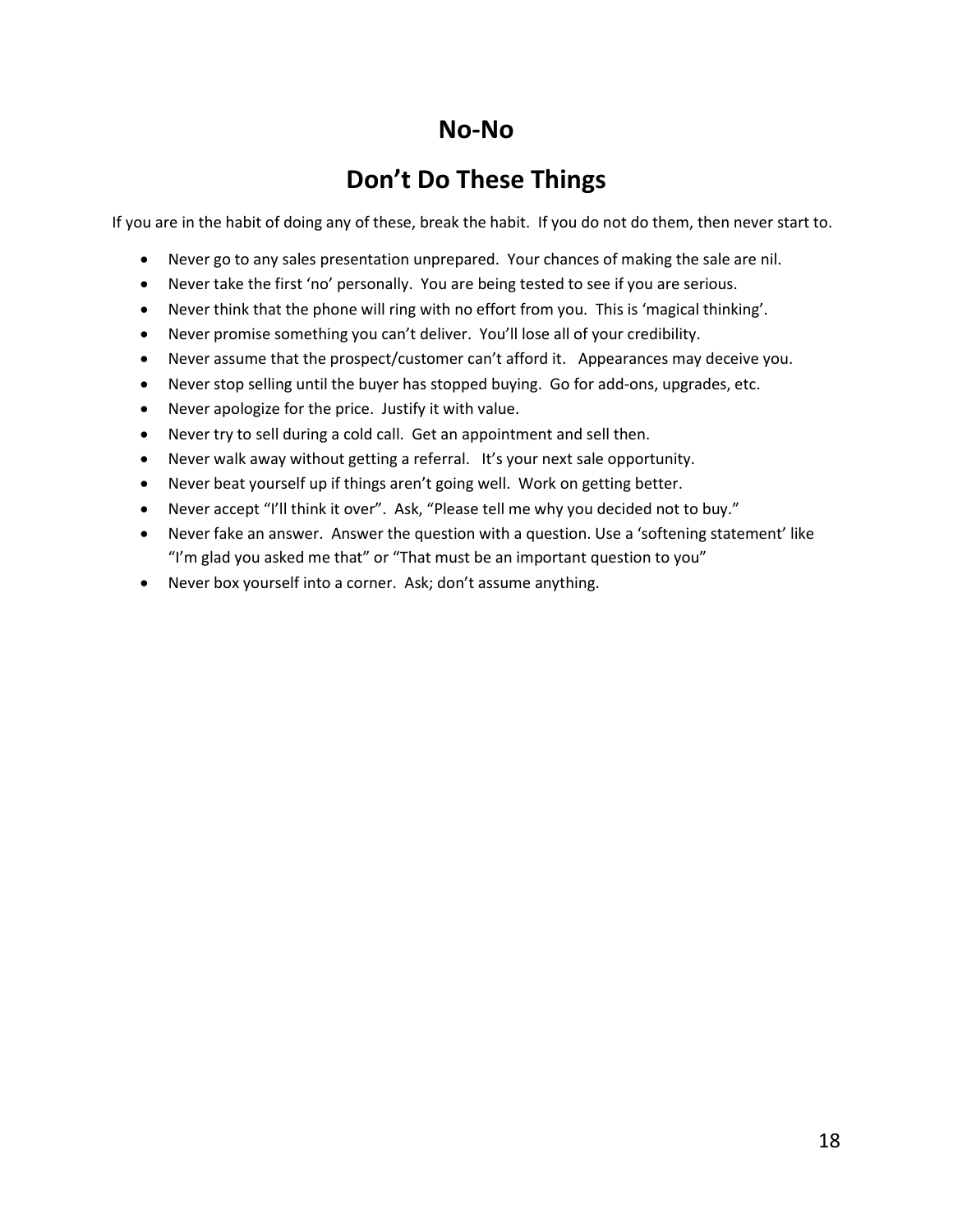# **Street-Smart Tips**

#### (not in order of importance)

- 1. Call-call-call those prospects and customers. Contact is the key to sales success.
- 2. Be available to them; they have questions, you have the answers.
- 3. Stay as positive in your attitude as you can.
- 4. Be as brave as you can; fear of failure can cause the failure.
- 5. Don't be afraid to be competitive; business is competitive.
- 6. Sell the appointment before you try to sell the product/service.
- 7. Sell the benefits first. Features come third, after you sell the value.
- 8. Closing is simply asking for the order; don't shy away from the asking.
- 9. How frequently you should call-visit-mail to the prospect/customer depends on the potential impact of each call-visit-mailer.
- 10. Your best prospect is always your existing or previous customer.
- 11. If your marketing positioning and sales strategy are consistent and coherent there is very little "selling" to be done.
- 12. Buying decisions are made emotionally and then rationalized in the mind.
- 13. Selling is about listening, not talking.
- 14. Being assertive is not the same as being aggressive.
- 15. Be there to serve, not to sell; this will allow you to remain emotionally uninvolved.
- 16. Never assume or try to read the mind of your prospect. Ask.
- 17. If the prospect/customer gets excited about it, don't join him in the excitement; ask him what has excited him, so then he sells himself.
- 18. Anticipate sales objections and diffuse them before they come up.
- 19. Buyers buy for their reasons, not yours.
- 20. Never apologize for price; justify it with value.
- 21. Have a prepared response for every objection you anticipate coming up.
- 22. Buyers buy what they want, not what the need.
- 23. A sales presentation should be an interview, not a speech.
- 24. Do not try to talk the prospect out of his fear; remove what is causing the fear.
- 25. Do not try to change the prospect's decision; give him new information so he can make a new decision.
- 26. You can't sell anybody anything; they have to discover that they want it.
- 27. The sales process creates a perceived gap between where the prospect is and where s/he wants to be;
- 28. This gap must be experienced emotionally, not just intellectually.
- 29. Focus on the emotional gratification the prospect will receive, not on the commodity or service you sell, not until after the emotional commitment is made.

Now, go back over the list and pick out the 3 that you think are the most important tips. Tell why you feel each is so important.

| ₩                   |  |
|---------------------|--|
| $\overline{u}$<br>- |  |
| щ                   |  |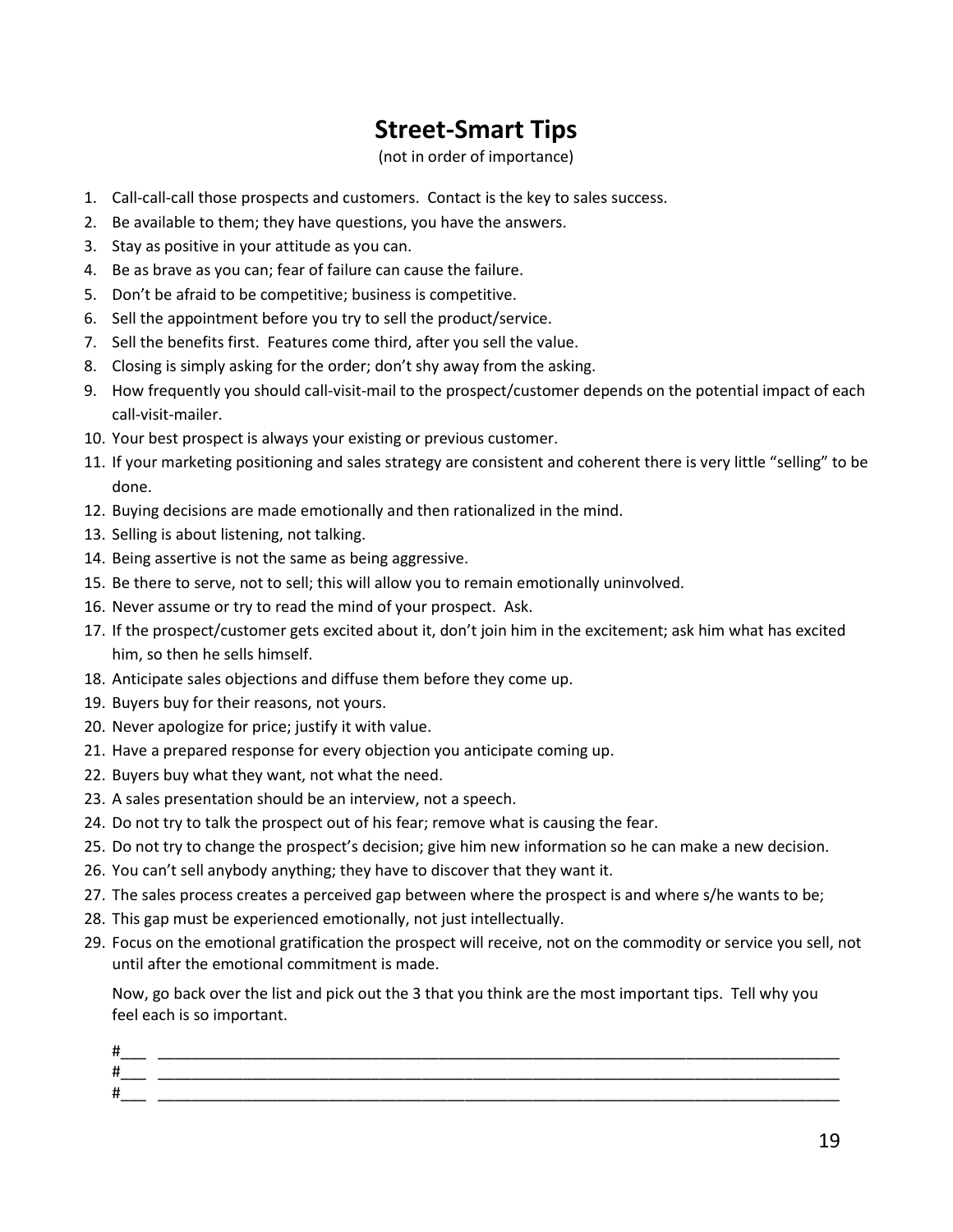### **Why There Was No Sale**

#### **Possibilities**

Your company is not well known Your company has a bad reputation The prospect was not feeling well/in a bad mood Your product/service is really not that good Your company's positioning in the marketplace is off The prospect said s/he didn't have enough money The advertising hyped the quality of the product The salesperson blew it

**A good salesperson would pick only the last of the possibilities. Even if some of the above are true, they are still just rationalization for No Sale.**

#### **Possible Reasons Why It Was Blown**

Did not have a script for the cold call to get the appointment (if applicable) Did not practice doing the script (if applicable) Did not listen enough Talked too much Focused on self, not on prospect Did not ask for the order Did not anticipate objections Did not defuse the objections Tried to sell it, instead of guiding prospect to sell it to himself Hurried the presentation Went way over the time set for it Forgot to ascertain what type of prospect/customer s/he was dealing with Let the prospect take control of the presentation Tried to sell when getting the appointment Tried to sell in step 2 of the 3 steps Let fear run the presentation Forgot to "mirror" the prospect Screwed up the close Talked features, not benefits Was not willing to risk enough Brought the wrong paperwork Got too emotional Forgot to get a referral

#### **Put a** √ **by the ones you need to work on**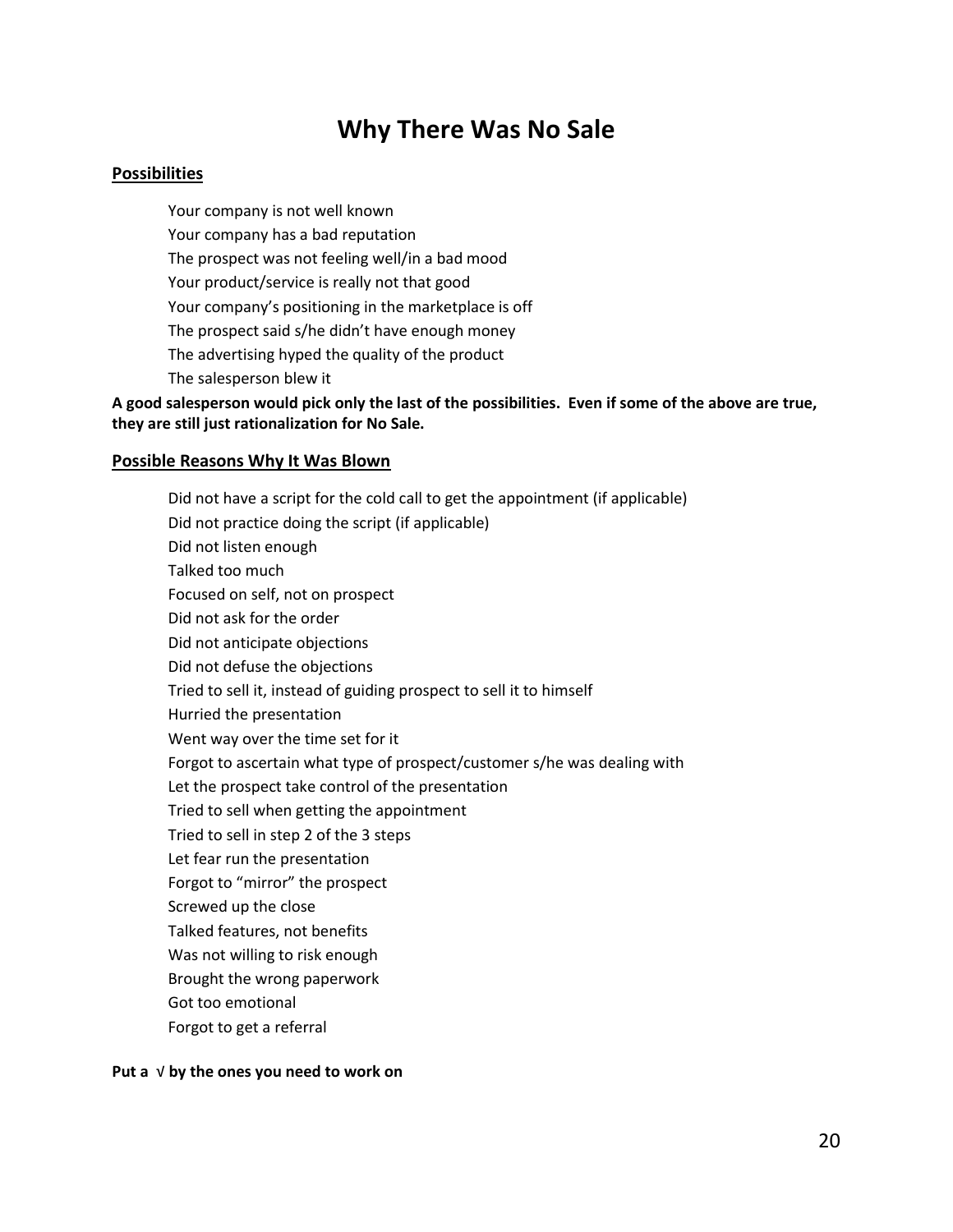# **Rating Your Customers**

In the last decade a great deal of attention has been given by owners of both small and big businesses to the issue of how well their company's customer service is doing, as perceived by their customers. Surveys are taken, feedback mechanism are created, and customer service has become a department unto itself in many large firms.

How do we rate with our customer? That question is on the mind of most entrepreneurs and corporate managers. Suppose, however, that it's a two way street. There is just as great a need for the customer to rate the customer. All customers are customers, but not all customers are equal.

#### **Value for Value Relationships**

Business owners and corporate managers want their customers to feel that the company is giving them value; value-added product and service, as well as quality at a good price. Most of the time, however, very little if any attention is paid by the company to how much or how little value the customer is bringing to the relationship with the company.

Statement like the following are commonplace in reference to customers: "Oh, they're really a great customer", or "They order every week", or "They buy lots of stuff from us", or "They made a really big order".

The problem is that none of those statements reflect any determination as to how much value the customer has to the company. Those statements lead to an overly positive perception of the value of the customer.

While it is obviously good to have customers give feedback on how much value the company has to them, it is also good, and necessary, for the company to determine the quantity of value that each customer has for the company.

#### **It's Not Just About Sales Volume**

Sure it's good to have a customer that buys often, who buys in large amount. **But business is not about sales; it's about profits.** Many companies have lots of sales but no profits. Some of them treat all customers as if they have equal value to the company, when in fact they don't.

Even though a customer buys often, he may not buy very much. Even though he buys a big amount, he may not buy often. Even though he buys a lot, and quite often, he may buy items that have a larger margin. Even though he buys a high margin item or items, he may not pay his bill for months. Even though he pays quickly, he may return a bunch of the product from every order.

By not knowing the true value of every customer, the business may be spending more timemoney/energy with less valuable customers than with more valuable ones, and that costs money!

#### **Track It and Rate It**

In order to really determine the value of a customer, you need to create a system with which to rate your customers. It has to be based upon more than your perceptions; is have to be based on quantified data. There are at least five factors that go into it: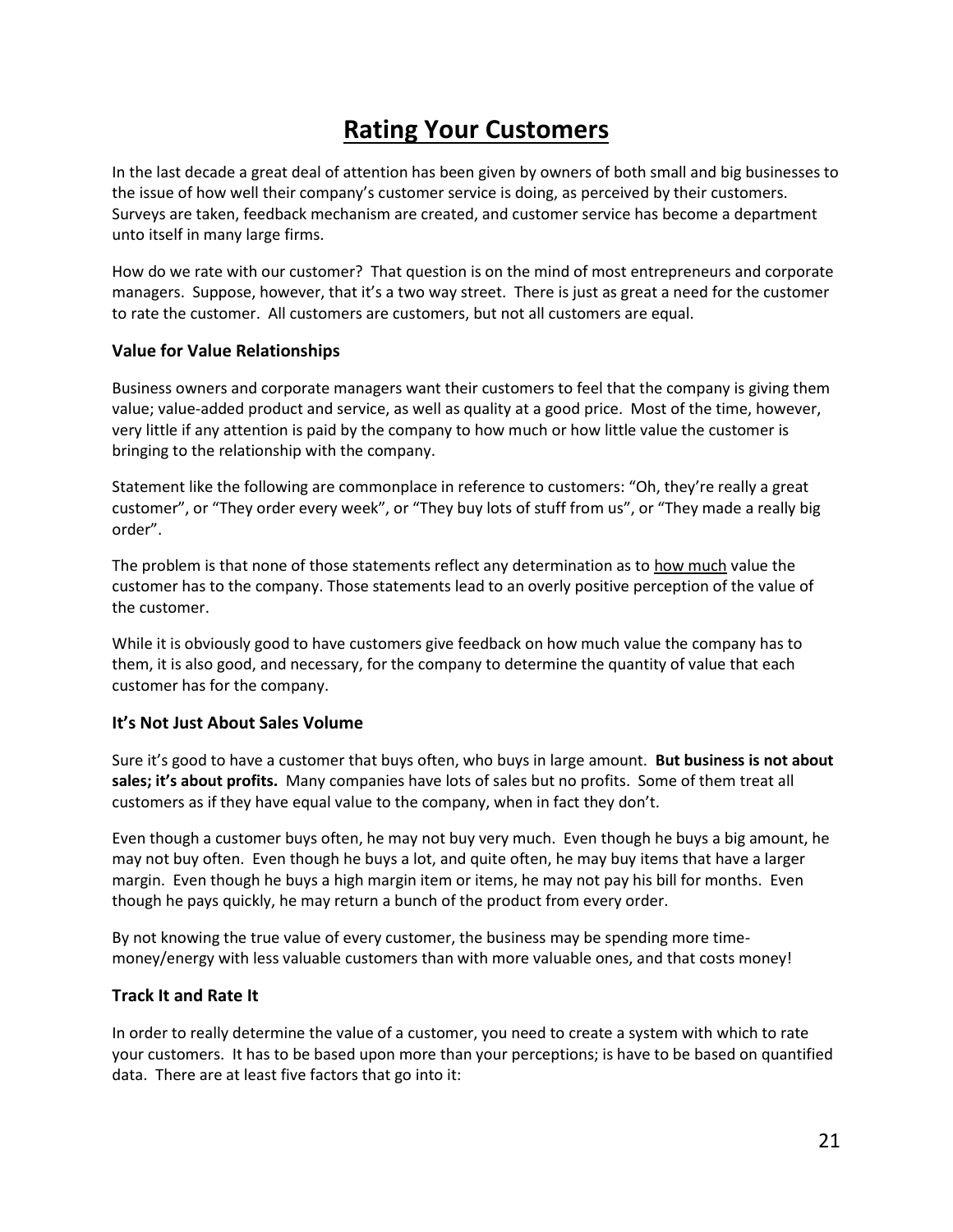Gross volume of purchase n a given time period Average gross margin on the items purchased Rate at which invoices get paid, slow or on time Number of referrals given for new prospects Amount of merchandize canceled or returned

First, give a weight to each factor. Give it a 3 if the factor is most important to you, 2 to the next most, 1 to the rest. Then, take each of those five factors and rate each customer on a scale of 1-3 or 1-5 for each factor.

Then multiple the score for each factor by the weight you gave to each factor, 1, 2, or 3. Then add up the score for that customer. This will give you a composite score that let's you know how valuable to you that customer is in relation to other customers. You can, if you wish, create a scale of ranges, wherein the highest range of scores gets an "A", the next highest a "B", the next highest range get s a "C", and the lowest a "D". This will make it easier to utilize the score

#### **Keep a File**

Keep a File In your computer, or in your files, keep a file on each customer that shows the composite rating score for that customer. This will enable you to make informed decisions about things like how much time to spend with the customer, how flexible to be in negotiations, how much money to spend on that customer for marketing purposes, to keep the customer or to get more sales.

Be sure to re-evaluate periodically to account for changes in the customer's behavior. It would be a disservice both to yourself and to the customer to not do so.

#### **Try It, You'll Like It**

Don't take my word for this. Try it out and see for yourself how valuable a tool a customer rating system can be. You may discover that your perceptions about your customers were misleading you, and this will give you a chance to correct those perceptions, replacing them with facts. How 'bout that?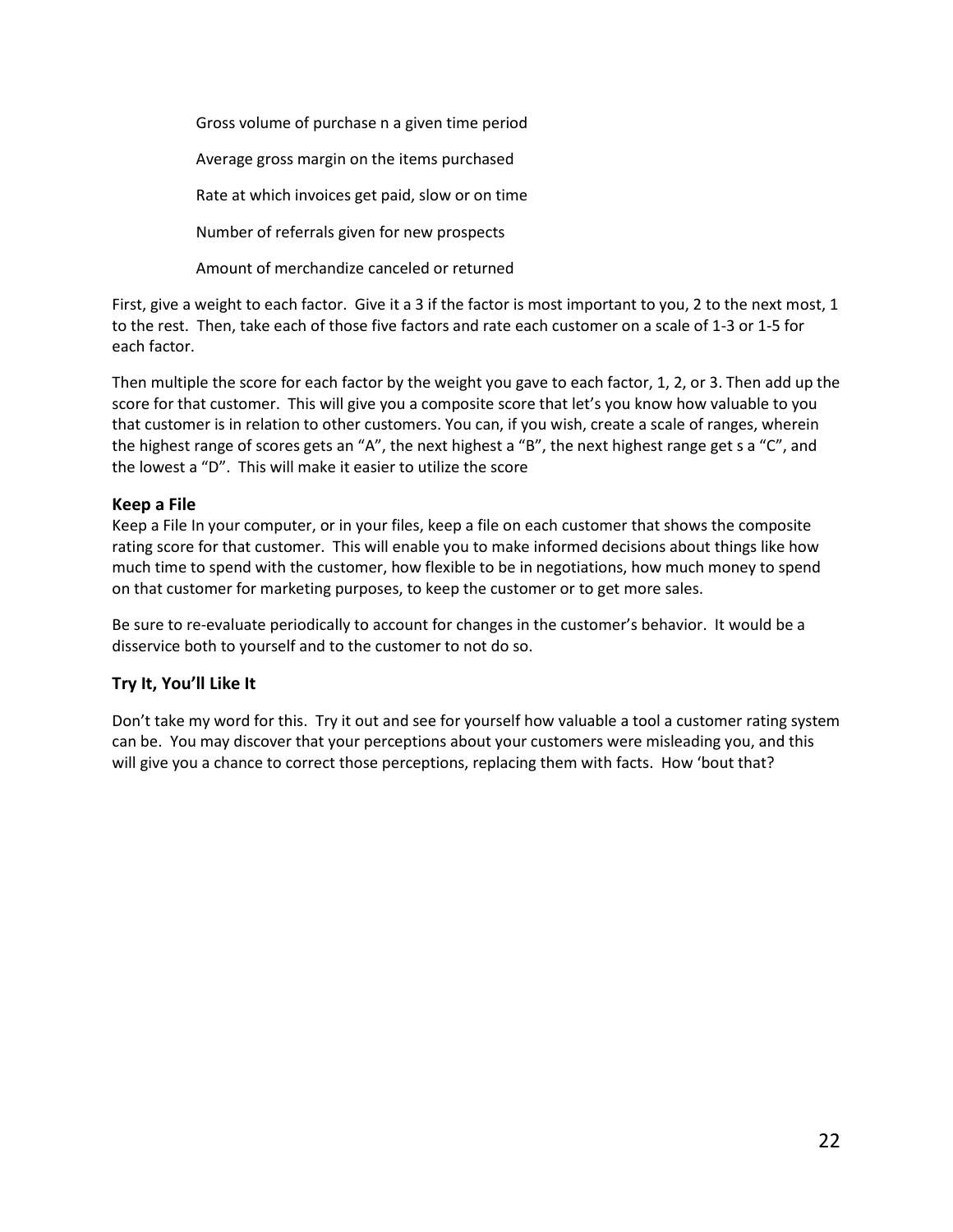### **Keys to Sales Success**

#### **The three Ps**

- ➡ **Preparation**: Learn about your prospect/customer
- ➡ **Practice**: Memorize your responses to objections; practice your notes for your presentation
- ➡ **Persistence**: Do not give up

#### **The problem/solution methodology**

- ➡ **Identify problems**: Do this by listening a lot
- ➡ **Indicate your solution**: Focus on benefits; keep it simple
- ➡ **Link your solution to their needs**: You are solving their problem, not selling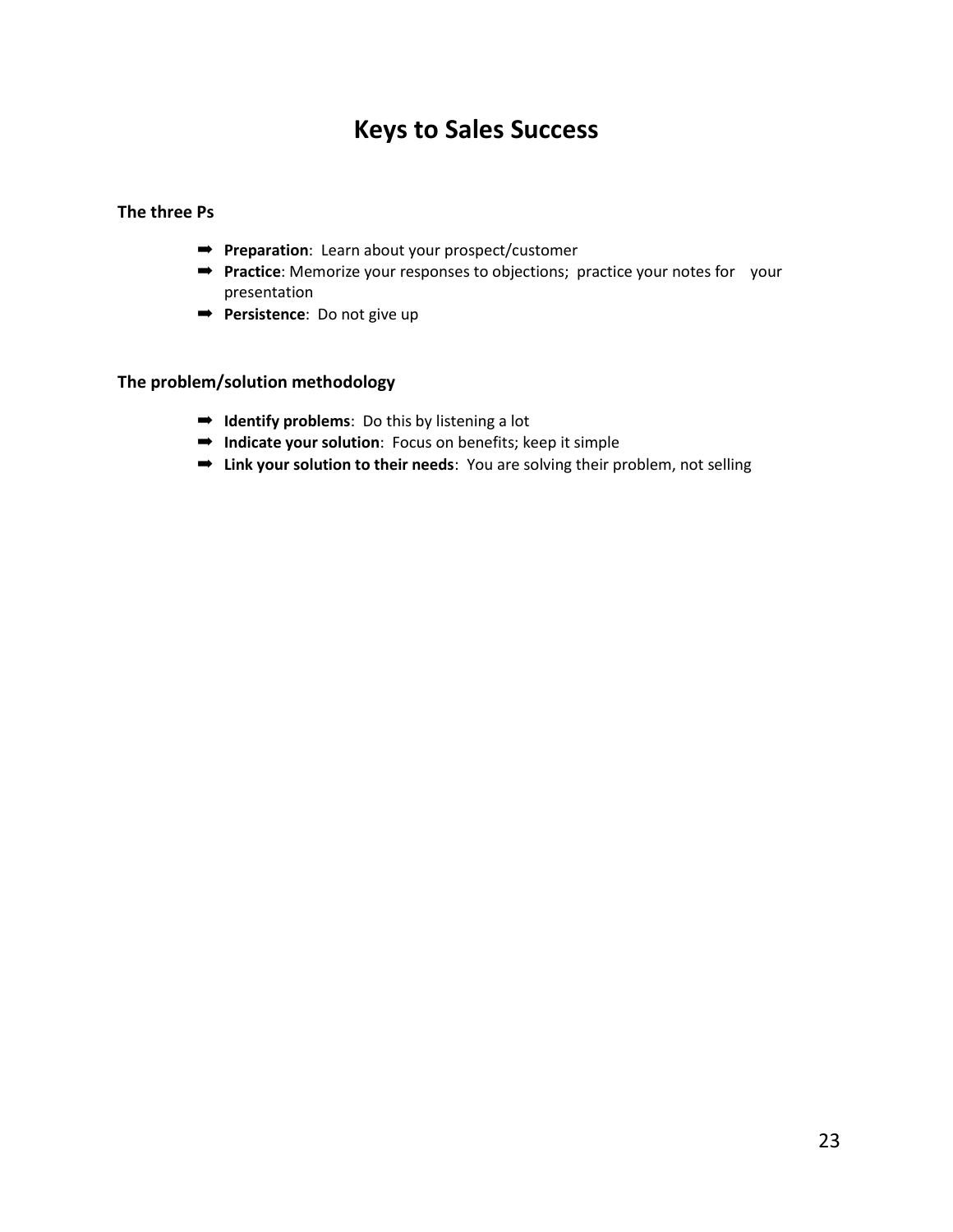### **SALES ANALYSIS SHEET**

**No. of Leads \_200\_\_\_**

**% Converted to be clients 25% This lets you know how successful your sales strategy is**

**No. of Prospects \_50\_ ÷ No. of Sales 20 = % of clients who buy \_40\_\_% This lets you know how successful your sales process is**

**Total Sales Revenue \$800 ÷ No. of Sales <sup>20</sup> = Average Revenue from Each Sale \$\_40\_\_**

**X Net Profit Margin \_25\_\_\_% The percent of the average sale that is net profit. Net Profit**

**get this** ꜛ **from your Income Statement (P&L) ÷ Total Sales \$**

**= Average Profit from Each Sale \$\_\_10\_\_\_ If this is a good number it will motivate you to give even greater customer service to each and every customer.**

**For retail sales and restaurants, when a customer comes through the door they are then a prospect. (# goes on third line) For you, client means prospect.**

**(The numbers are examples only; this is how to analyze your sales)**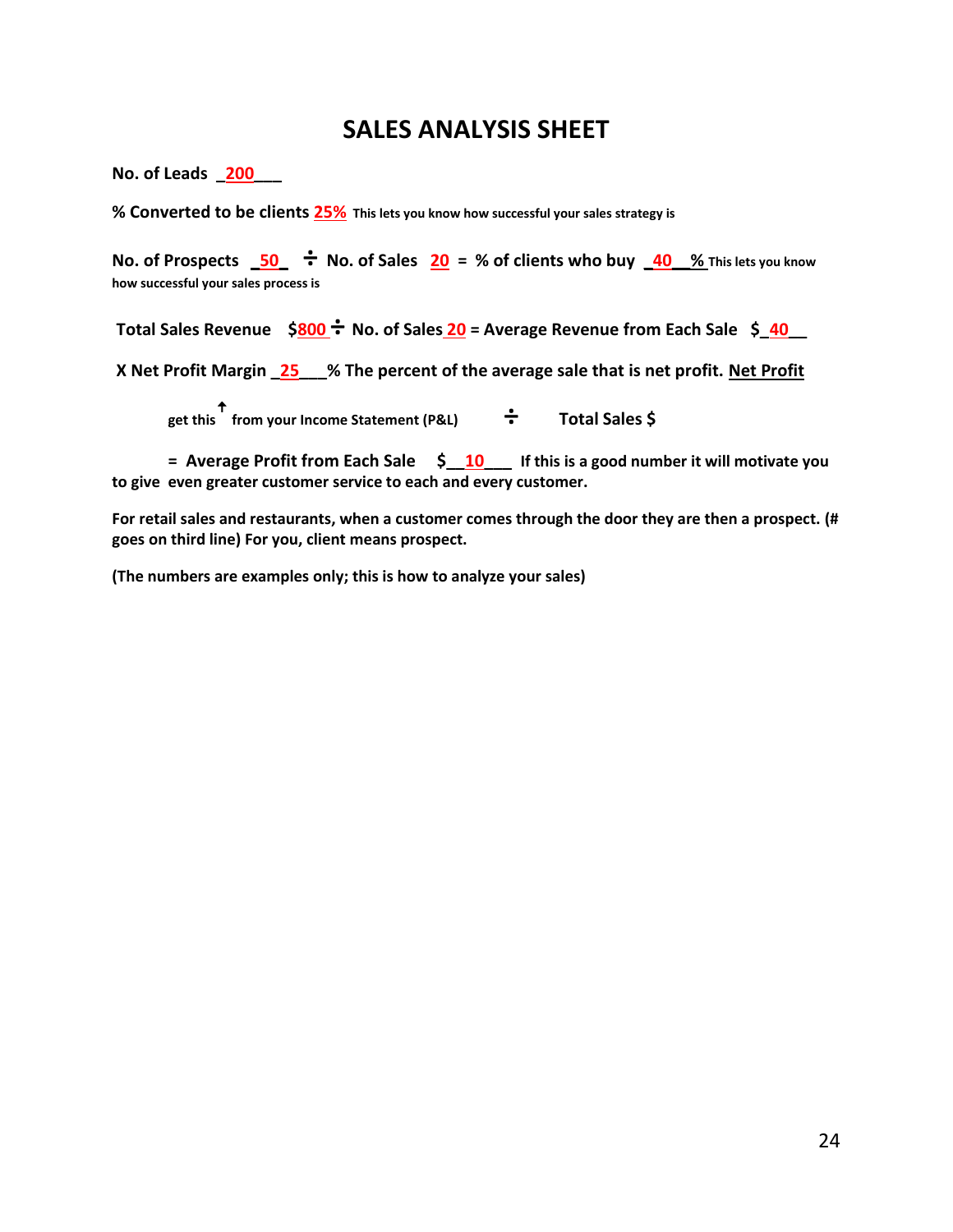### **11 Sales Sins**

- **1. Not understanding your customers** Who are they? What will persuade them? What are they looking for emotionally?
- **2. Not selling** Not listening enough. Not being their 'partner' in solving their problem.
- **3. Not showing up** At the right place, at the right time, with everything you need to complete the sale.
- **4. Not following up** With an email, or a phone call, or a letter, or a text message.
- **5. No sales process** A sale comes at the end of your sales process. What is your sales strategy, your sales tactic(s) to implement that strategy?
- **6. The wrong price** It may be too low, it may be too high, it may be based on your cost, rather than value.
- **7. Not asking for the sale** You can't close the sale if you don't ask for it.
- **8. Asking for a commitment too soon** Timing is very important.
- **9. Taking the customer for granted** They want and deserve your respect.
- **10. Not tracking your results** The number of leads, number of conversions, number of no-sales, average sales dollar amount, etc.
- **11. Not being consistent** With your sales, with your follow up, with your payment terms, with price changes, with your discounts, etc.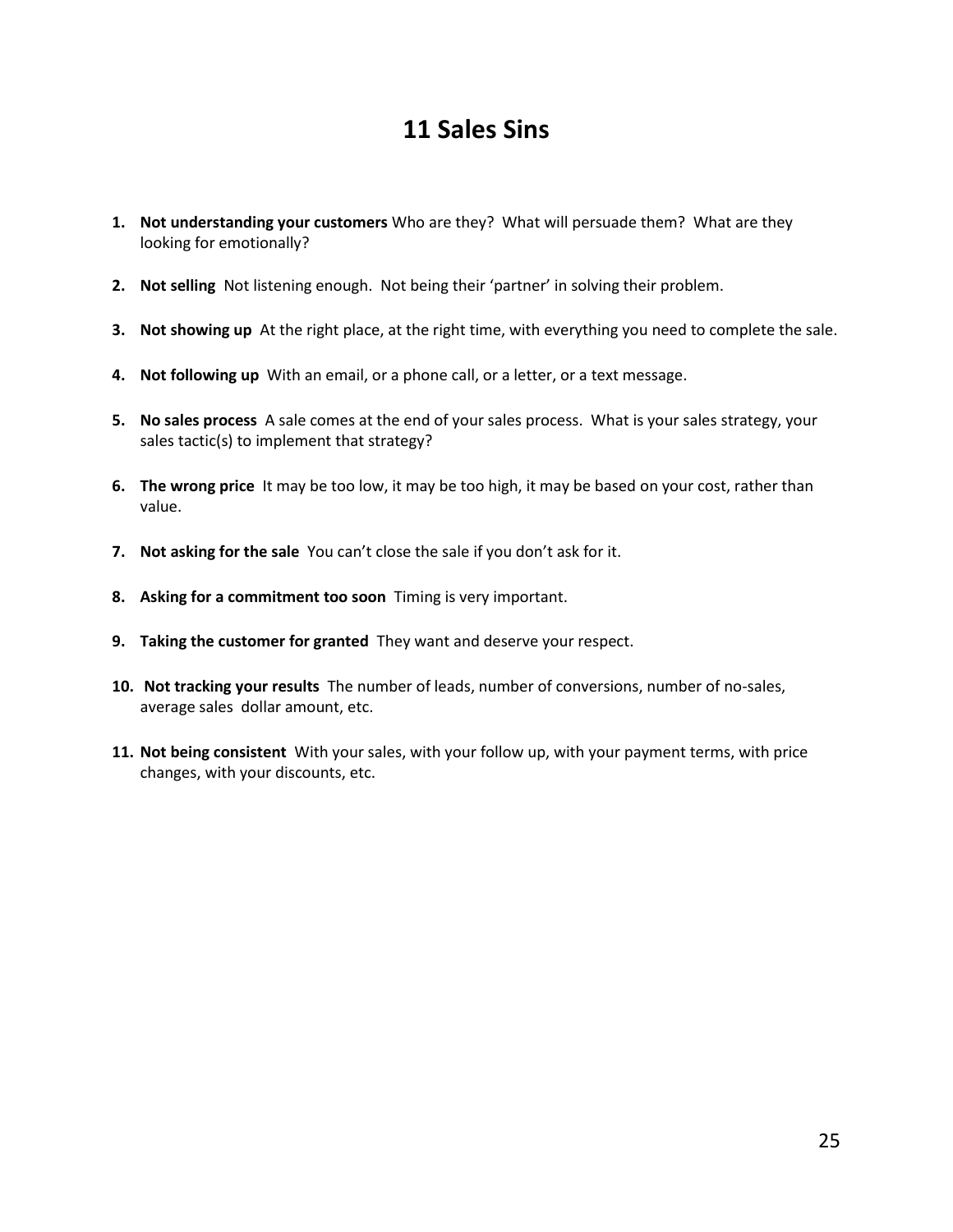### **Avoid Yes or No Questions**

Bad Do you like this one? Instead Which would work best for you, this or that? Why?

Bad Do you have enough money to buy it? Instead Where could you make shifts in your budget?

Bad Are you the decision maker? Instead Who will be making the decision along with you?

Bad Are you ready to buy now? Instead What is standing in the way of your buying now?

Bad Will buying this help you? Instead How will buying this help you?

# **Avoid "Can I help you?**

#### **Give the person a minute to get oriented Engage the prospect; get them talking with you Ask 1 or 2 questions - no more**

Examples:

Have you been in our store before?

Was there something in particular you're looking for?

Are you looking for something for yourself or for someone else?

What's more important to you today, price or quality?

How did you hear about our store?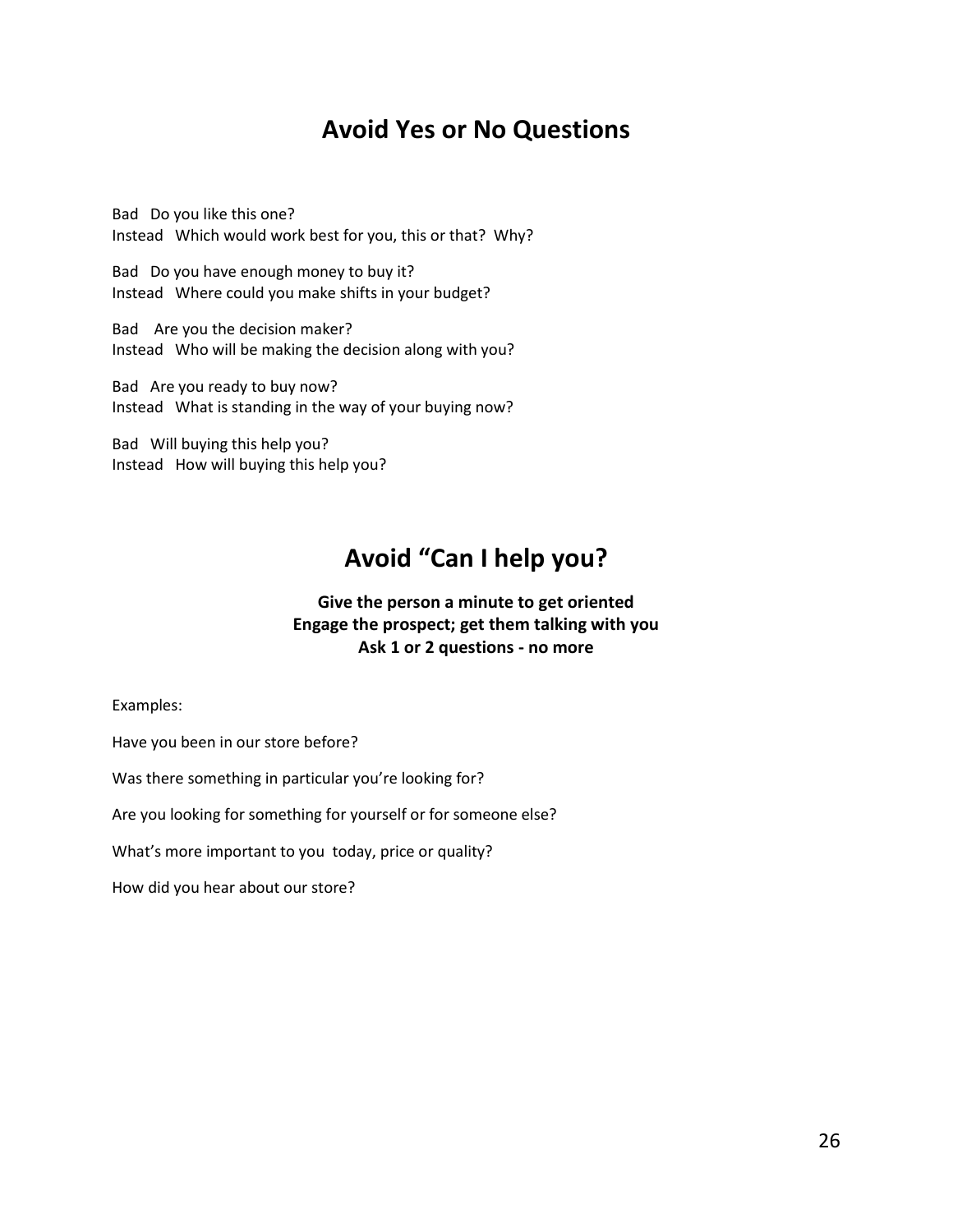## **Retail**

#### **If…**

#### **You have marketed well**

Right vehicle Right target Right message Right timing

#### **You have merchandized well**

Store layout Shelving Signage

#### **Your have good customer relations**

Engaging sales technique Customer service User friendly processes Amenities Delivery Gift wrapping Rest rooms

#### **Then… Sold! Kaching!**